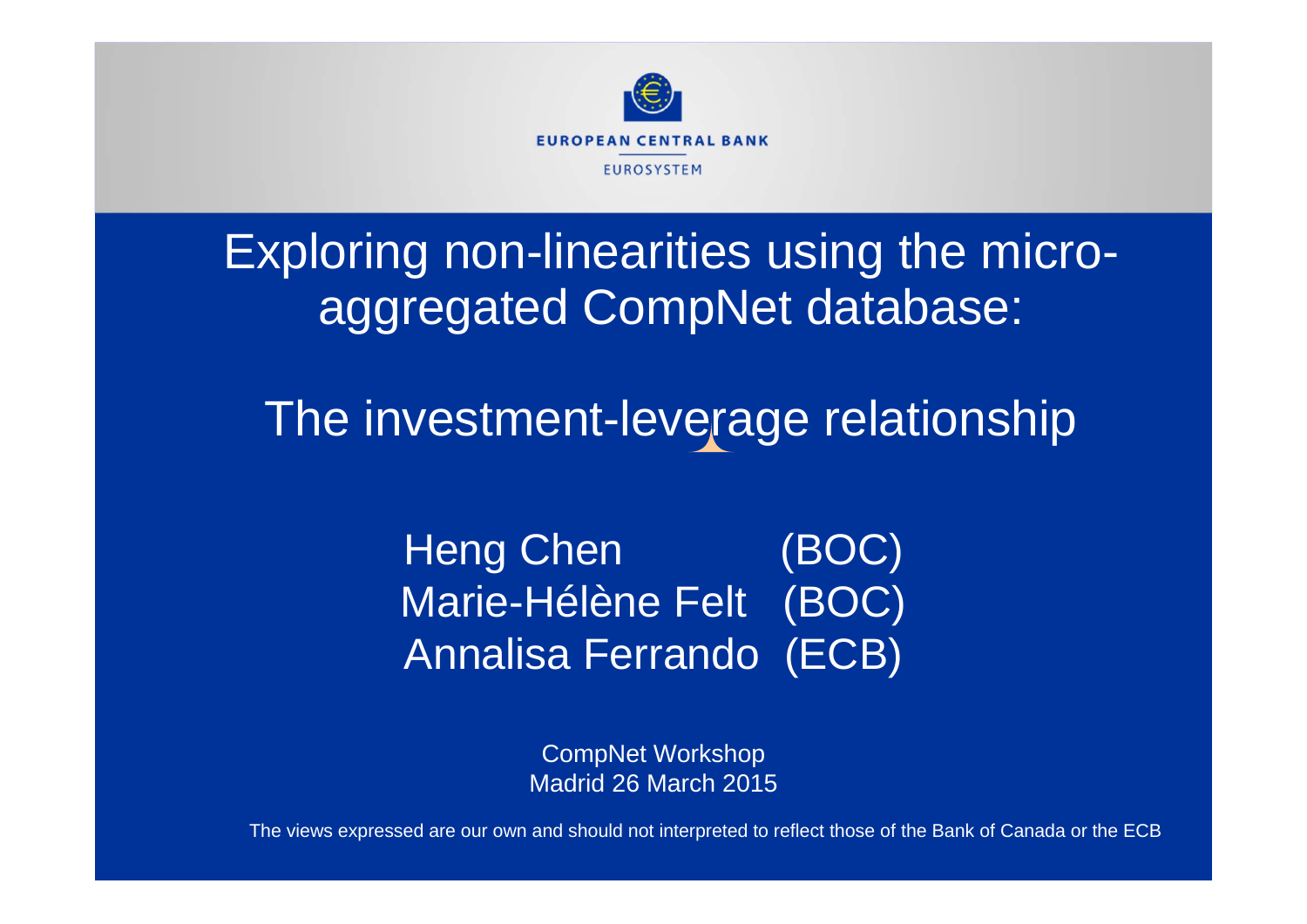## Motivation

• Starting from the empirical evidence of the existence of non-linearities in investment regressions

Financial module's analysis

- How can we use the CompNet database to correctly estimate non-linearities?
- Two aims of the project :
	- Methodological (novelty!)
	- Empirical (we reached step 1 out of 3 steps)

## STILL WORK IN PROGRESS!!!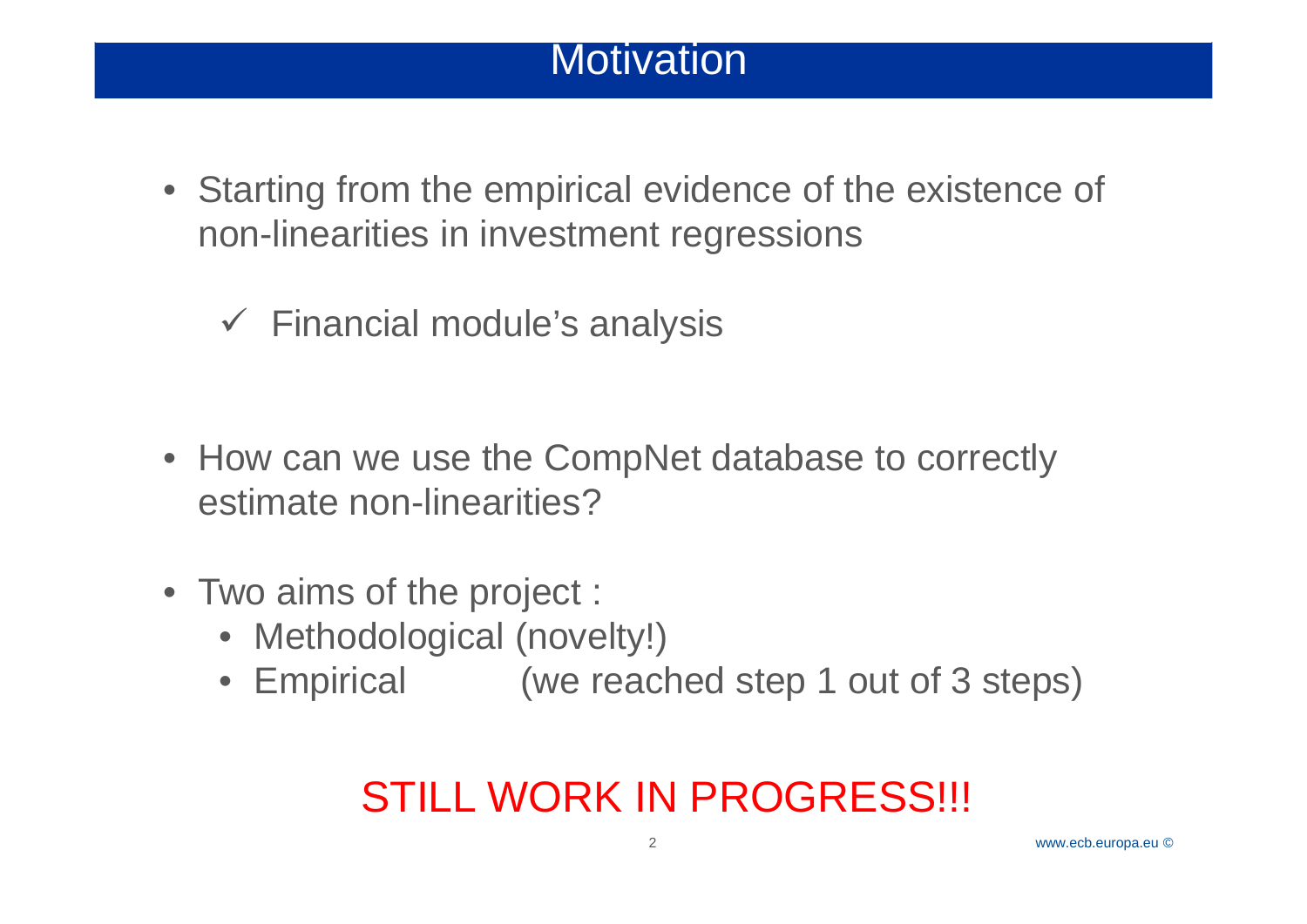### Evidence of nonlinear impacts of indebtedness on investment:

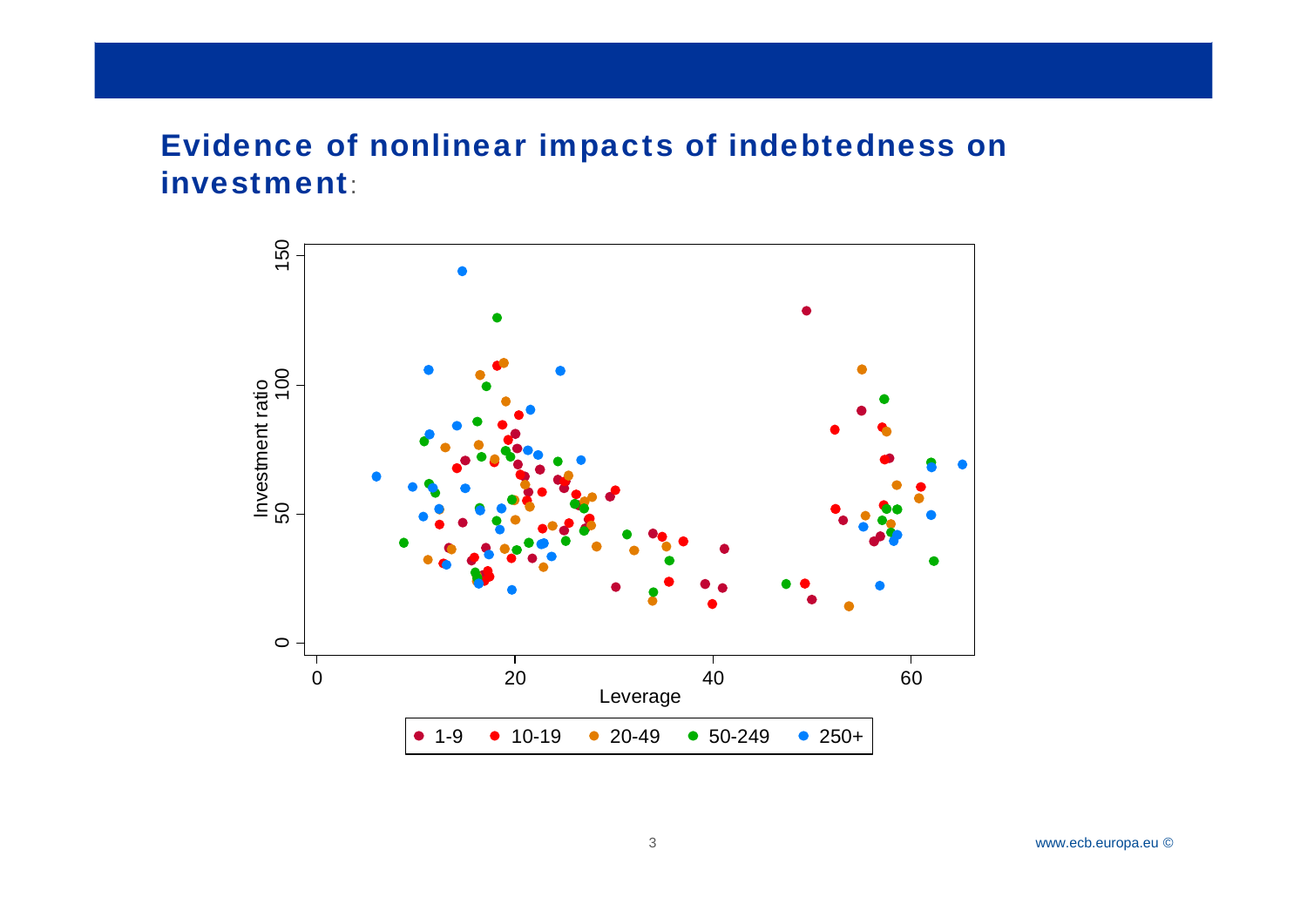### Cha Characteristics of the CompNet database

### **Starting from balance-sheet/profit and loss data:**

Aggregates of individual firm accounting statements by country, sector of economic activity and firm size.

## **Regression analysis on micro-aggregated data:**

Cell-based regressions using mean values: do we explain individual behavior?

- Implied assumption of micro homogeneity or representative/ typical agent
- Aggregation bias if *heterogeneity* (Theil, 1954) or *nonlinearity.*
- Aggregation gain (Grunfeld and Griliches, 1960).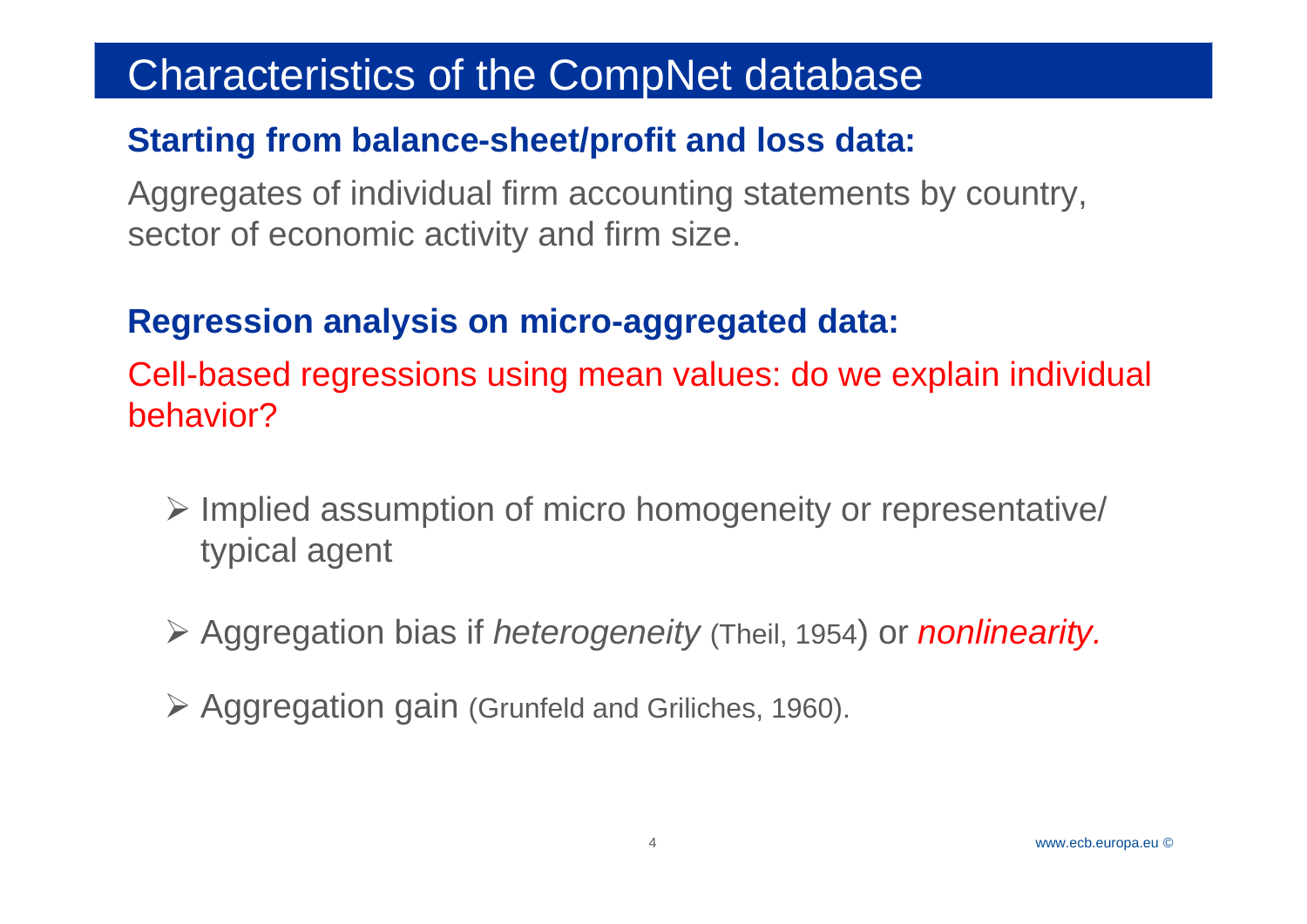## **Presence of non-linearities**

• Numerous studies indicate non-linear impact of some determinants of firms' investment

$$
Y_{it} = \beta_0 + \beta_1 X_{it} + \beta_2 X_{it}^2 + \alpha_i + u_{it}
$$

• Non-linearities at the firm level imply that the aggregate relationship differ from the individual relationship evaluated at the average:

$$
\sum_{i} Y_{it} = n\beta_0 + \beta_1 \sum_{i} X_{it} + \beta_2 \sum_{i} X_{it}^2 + \sum_{i} \alpha_i + e_{it}
$$
  

$$
\overline{Y}_t = \gamma_0 + \gamma_1 \overline{X}_t + \gamma_2 \overline{X}_t^2 + \overline{\alpha} + e_{it}
$$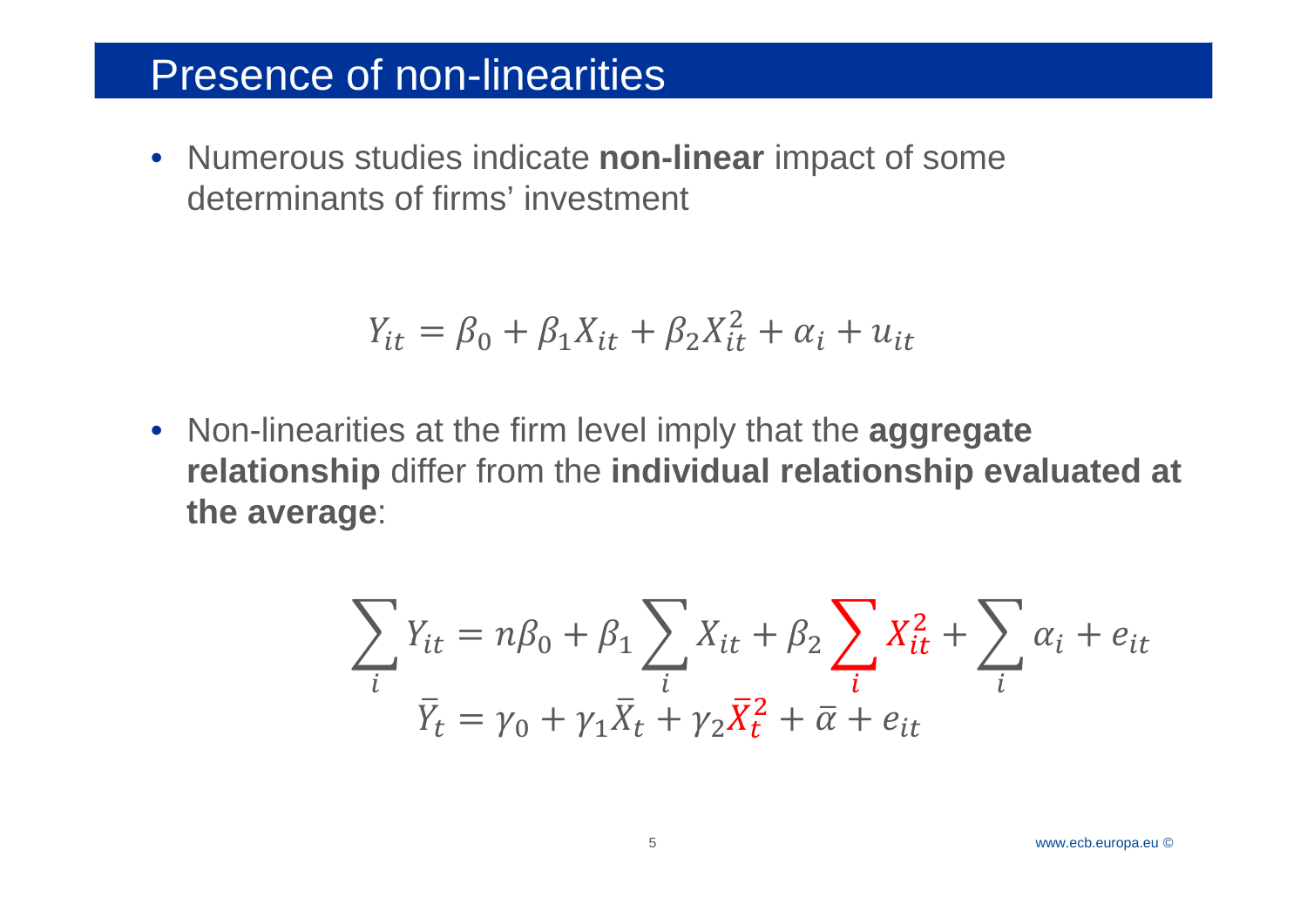## Non-linearities and firm-level data

$$
Y_{it} = \beta_0 + \beta_1 X_{it} + \beta_2 X_{it}^2 + \alpha_i + u_{it}
$$
  

$$
Y_i^D = \beta_1 X_i^D + \beta_2 X_i^{2D} + \varepsilon_i , \text{ with } X_i^{2D} = X_{it_2}^2 - X_{it_1}^2
$$

•  $\beta$  is point identified if access to the individual panel micro data.

• What with aggregated data?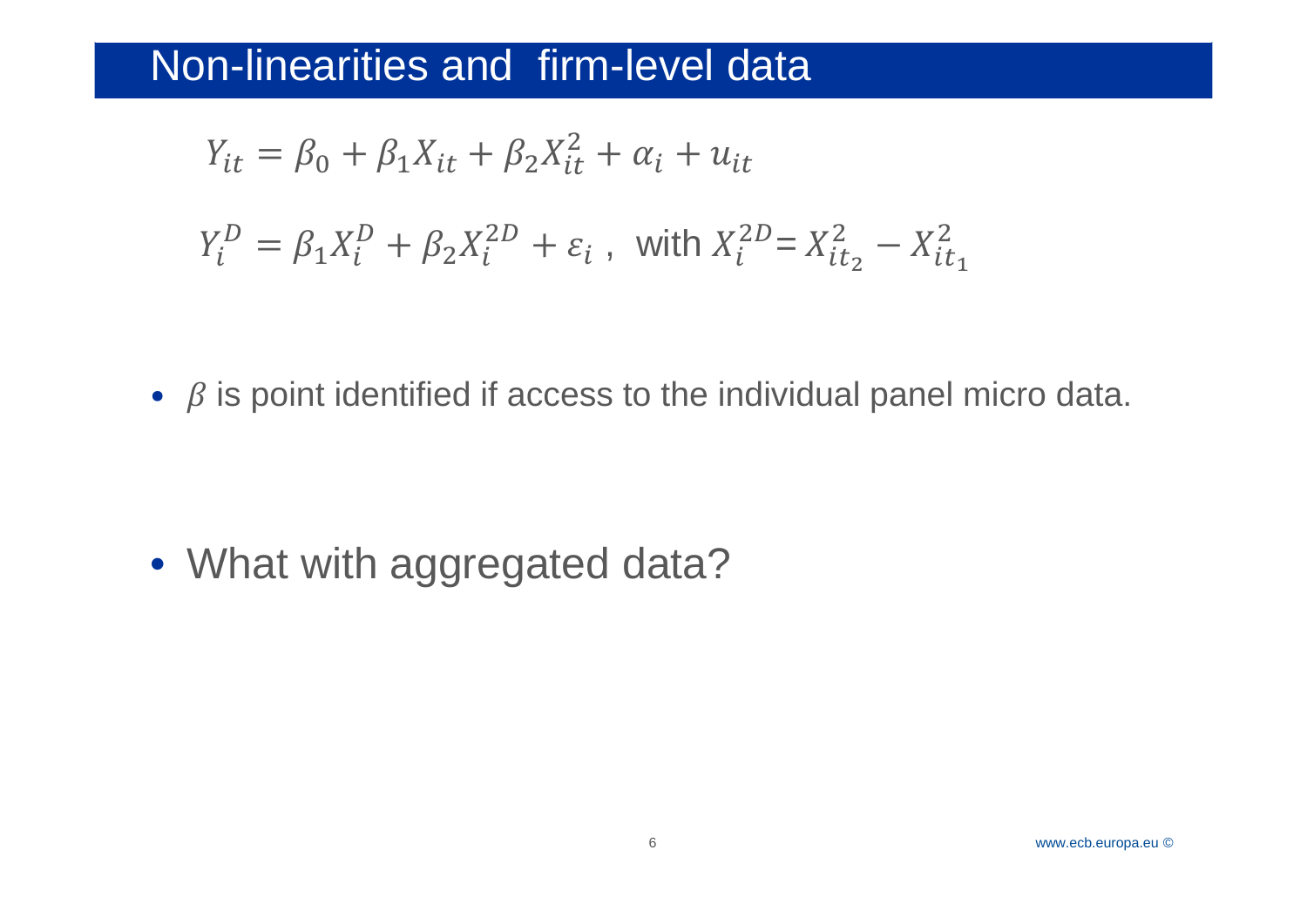## What with aggregated data?

Min 
$$
E(Y_i^D - \beta_1 X_i^D - \beta_2 X_i^{2D})^2
$$

$$
\mathcal{P}_{1} = \frac{E(X_{i}^{D}Y_{i}^{D})E(X_{i}^{2D}X_{i}^{2D}) - E(X_{i}^{D}X_{i}^{2D})E(Y_{i}^{D}X_{i}^{2D})}{E(X_{i}^{D}X_{i}^{D})E(X_{i}^{2D}X_{i}^{2D}) - [E(X_{i}^{D}X_{i}^{2D})]^{2}}
$$

$$
\mathcal{S}_{2} = \frac{E(X_{i}^{2D}Y_{i}^{D})E(X_{i}^{D}X_{i}^{D}) - E(X_{i}^{2D}X_{i}^{D})E(Y_{i}^{D}X_{i}^{D})}{E(X_{i}^{2D}X_{i}^{2D})E(X_{i}^{D}X_{i}^{D}) - [E(X_{i}^{2D}X_{i}^{D})]^{2}}
$$

## $\rightarrow$  Points identified if all moments are known.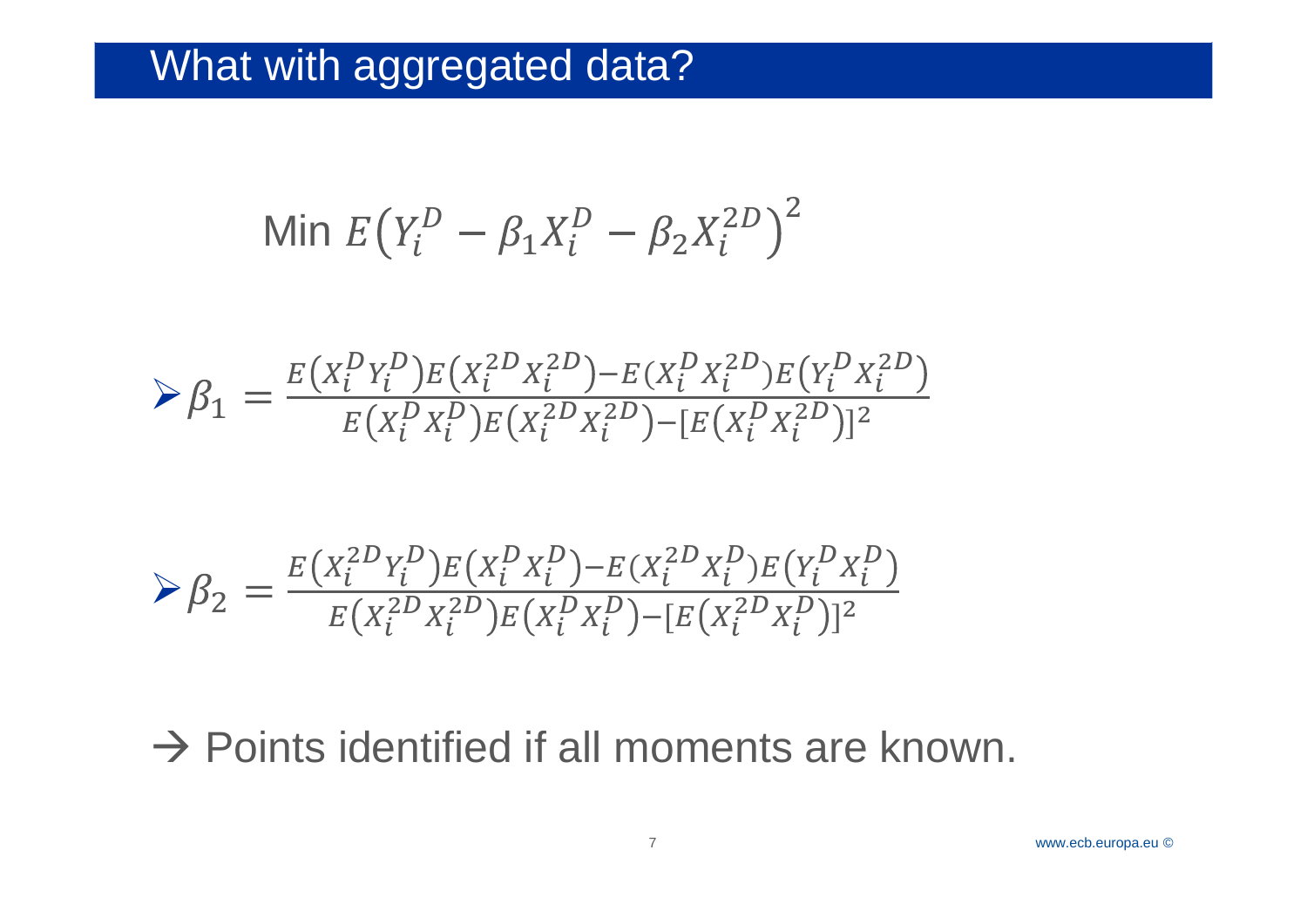## What with CompNet micro-aggregated data?

## Some information is missing!

$$
E(X_i^DX_i^D) = E(X_{it_2}^2) - 2E(X_{it_2}X_{it_1}) + E(X_{it_1}^2)
$$
  
\n
$$
E(X_i^{2D}X_i^{2D}) = E(X_{it_2}^4) - 2E(X_{it_2}^2X_{it_1}^2) + E(X_{it_1}^4)
$$
  
\n
$$
E(Y_i^DX_i^D) = E(Y_{it_2}X_{it_2}) + E(Y_{it_2}X_{it_1}) - \dots
$$

## **Partial identification** is the best we can do.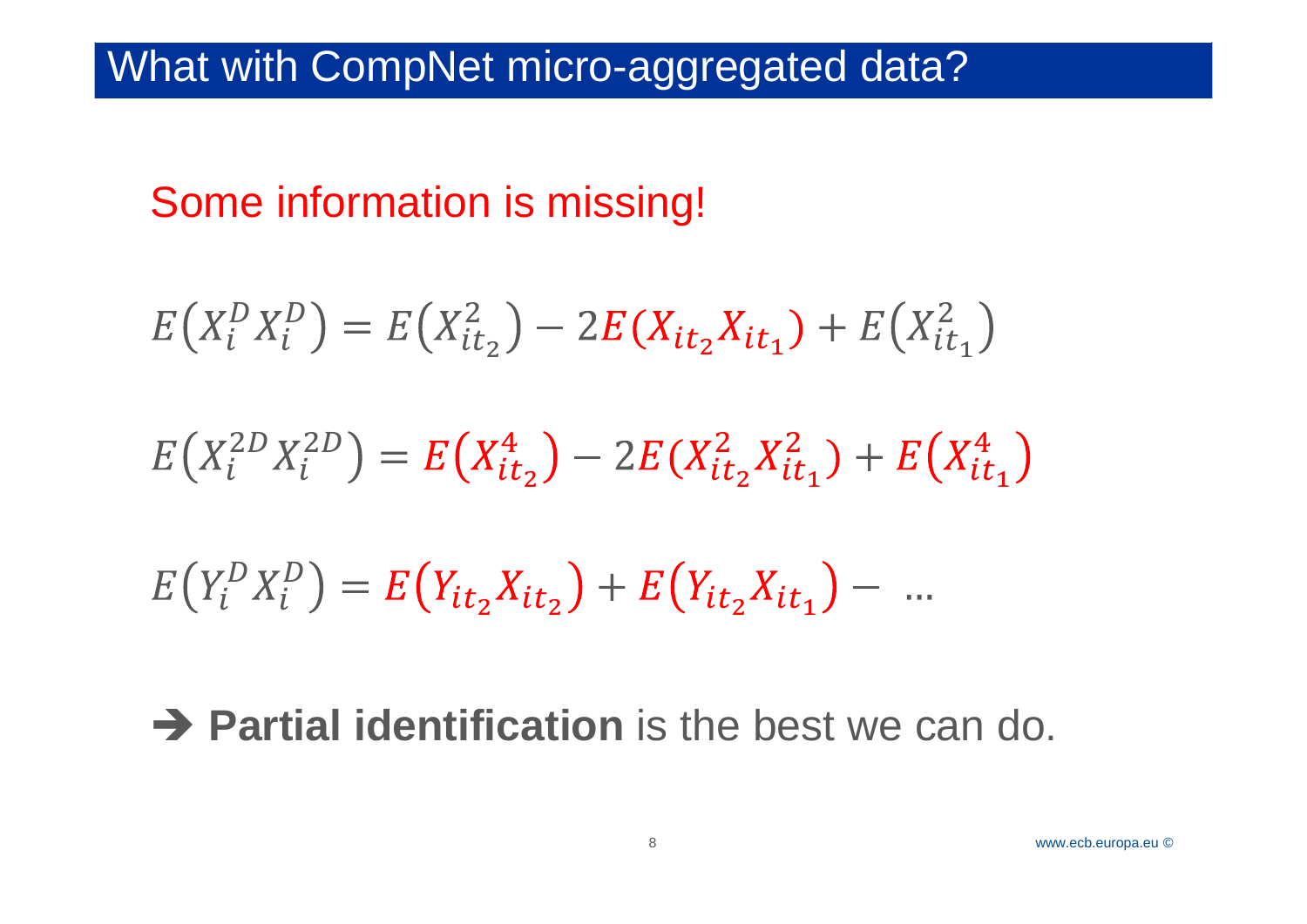## **Cambanis-Simons-Stout Inequality (1976):**

(Fan, Sherman and Shum 2014)

Let S and T random variables with known marginal distribution functions  $F_s$  and  $F_T$  and finite variances. Then

$$
\int_0^1 F_S^{-1}(1-u)F_T^{-1}(u)du \le E(ST) \le \int_0^1 F_S^{-1}(u)F_T^{-1}(1-u)du
$$

The bounds are finite and, without additional information, sharp.

 $\rightarrow$  We can find bounds for  $E(Y_{it_2}X_{it_2})$  using information on  $F_{Y_{t_2}}$  and  $F_{X_{t_2}}$ .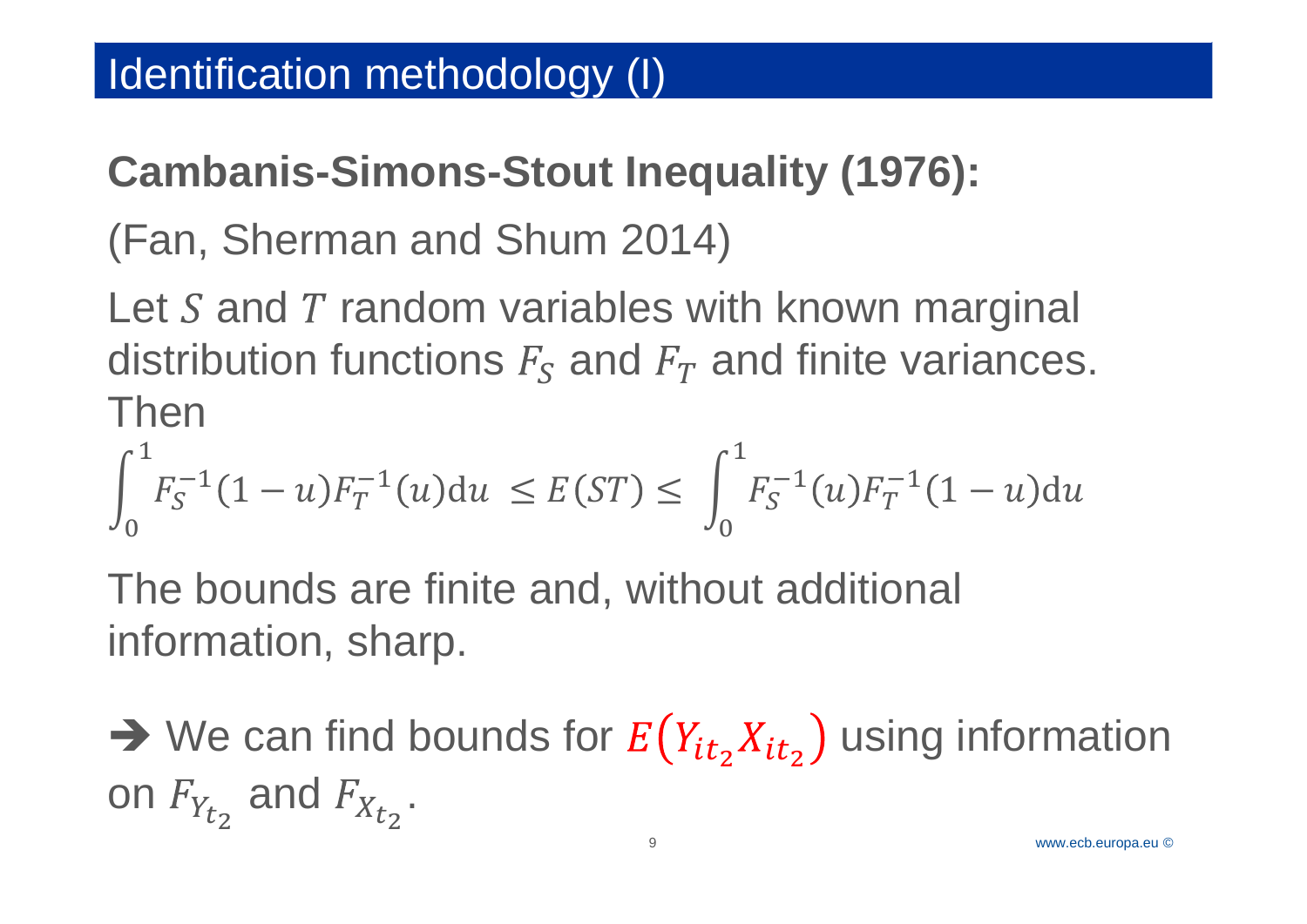## Identification methodology (II)

$$
\mathcal{S}_2 = \frac{E(X_i^{2D}Y_i^D)E(X_i^DX_i^D) - E(X_i^{2D}X_i^D)E(Y_i^DX_i^D)}{E(X_i^{2D}X_i^{2D})E(X_i^DX_i^D) - [E(X_i^{2D}X_i^D)]^2}
$$

$$
=\frac{M_1M_2-M_3M_4}{M_5M_2-[M_3]^2}=\mathcal{H}(M_1,M_2,M_3,M_4,M_5)
$$

$$
\triangleright \qquad M_k^L \le M_k \le M_k^U \text{ for } k = 1, \dots, 5
$$

www.ecb.europa.eu ©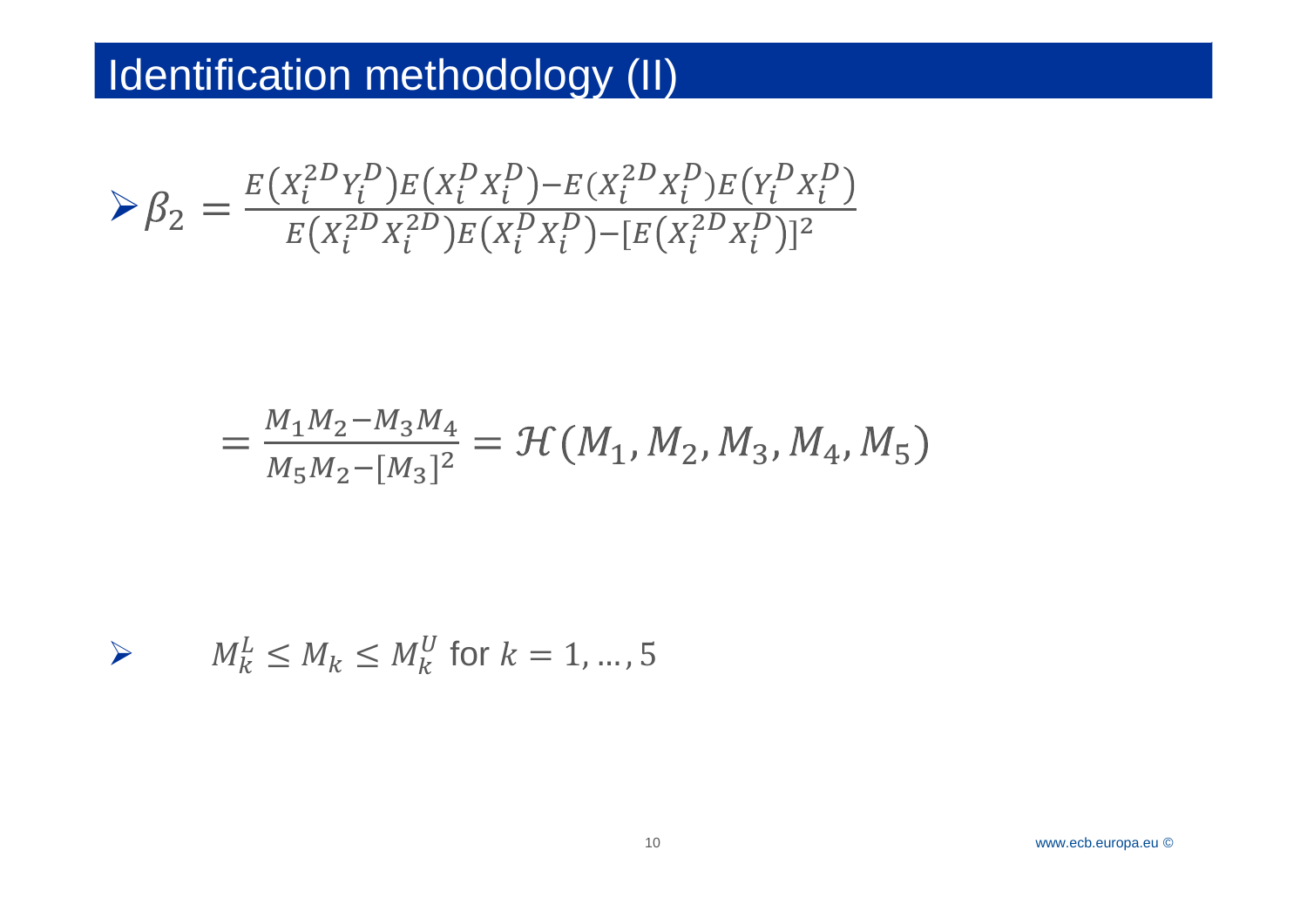## **Technical challenges**

Hence  $\beta_2^L \leq \beta_2 \leq \beta_2^U$  where the upper bound  $\beta_2^U$  is defined as:

$$
\beta_2^U = \sup_{M_1, M_2, M_3, M_4, M_5} \mathcal{H}(M_1, M_2, M_3, M_4, M_5)
$$

s. t.  $M_{k}^{L} \leq M_{k} \leq M_{k}^{U}$  for  $k = 1, ..., 5$ 

## $M_k^L$  and  $M_k^U$  are not exactly known but estimated

1.  $F_X$ ,  $F_Y$  must be estimated using percentiles of the distribution available in CompNet

 $\rightarrow$  interpolation to get the complete distribution

2.  $\beta_2^U$  might be imprecisely estimated near the estimated  $\widehat{M}_k^L$  and  $\widehat{M}_{k}^{U}$  bounds

> precision-correction to control for sampling errorsww.ecb.europa.eu ©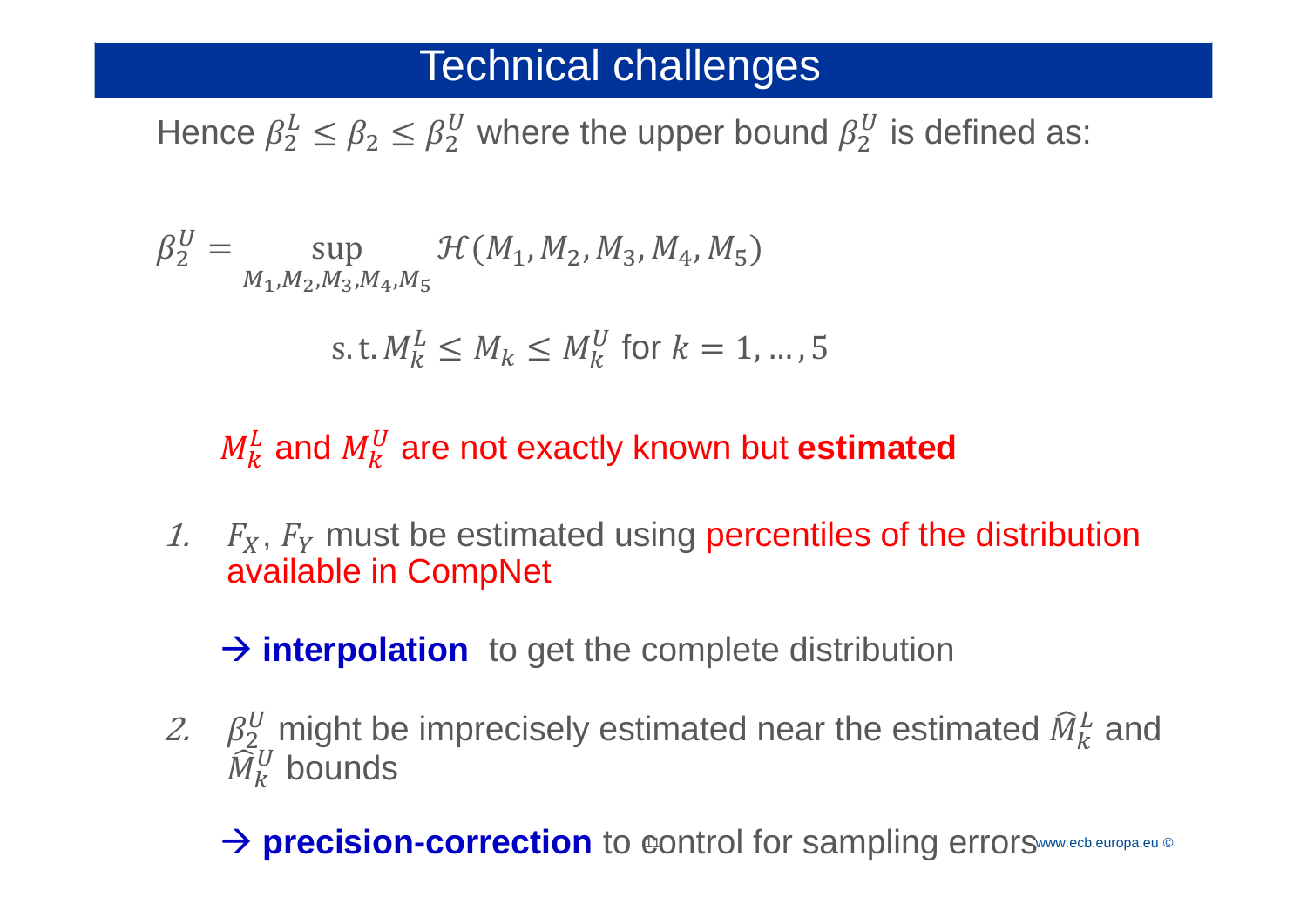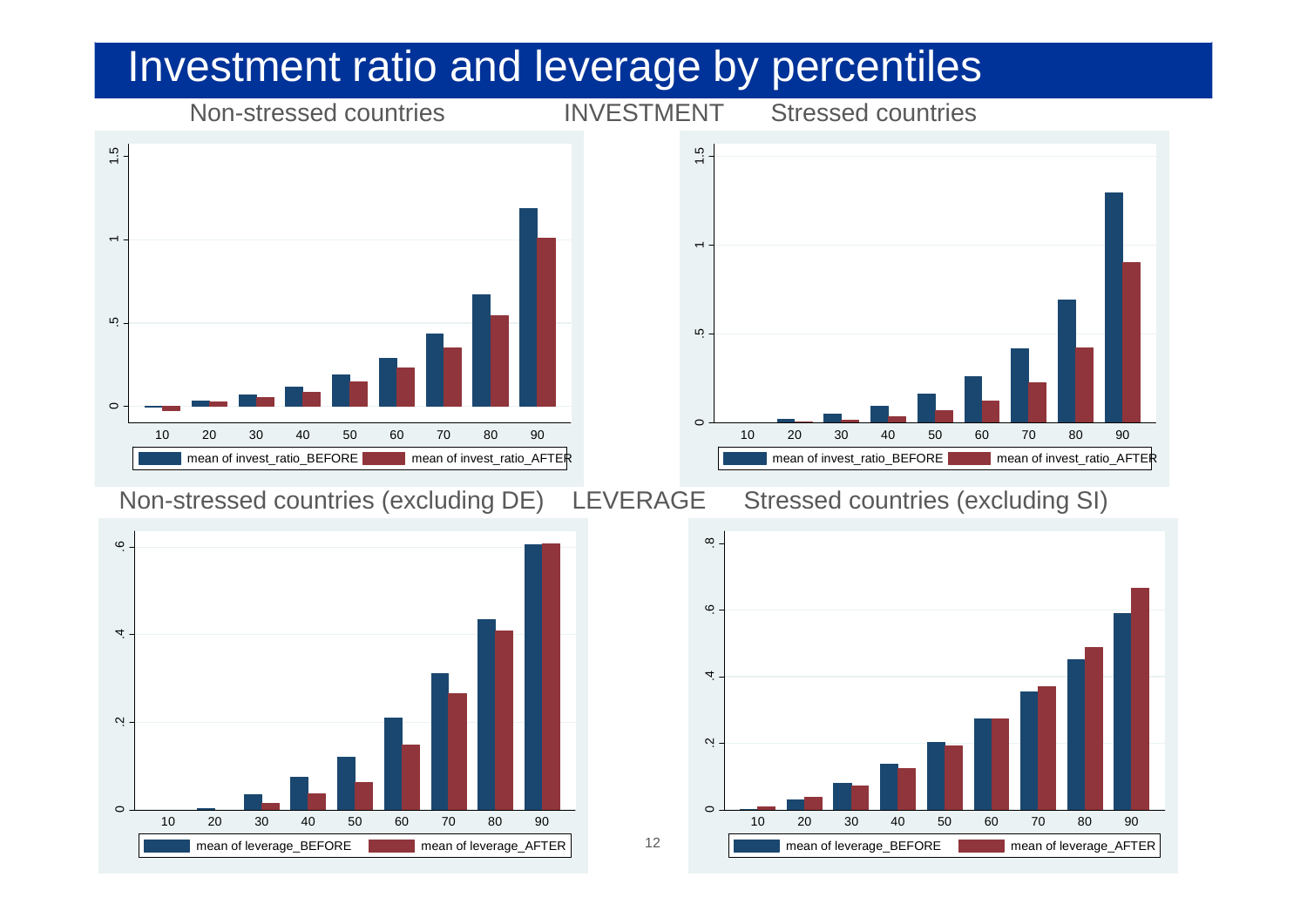## A new methodology: Multi-step implementation (I)

CompNet data provides aggregates at the country-sector-size cell level over several years (T>2).

Step 1: obtain bounds for each cell and each t=2,...,T

$$
\beta_2^U = \sup_{M_1, M_2, M_3, M_4, M_5} \mathcal{H}(M_1, M_2, M_3, M_4, M_5)
$$

s. t.  $M_k^L \leq M_k \leq M_k^U$  for  $k = 1, ..., 5$ 

www.ecb.europa.eu ©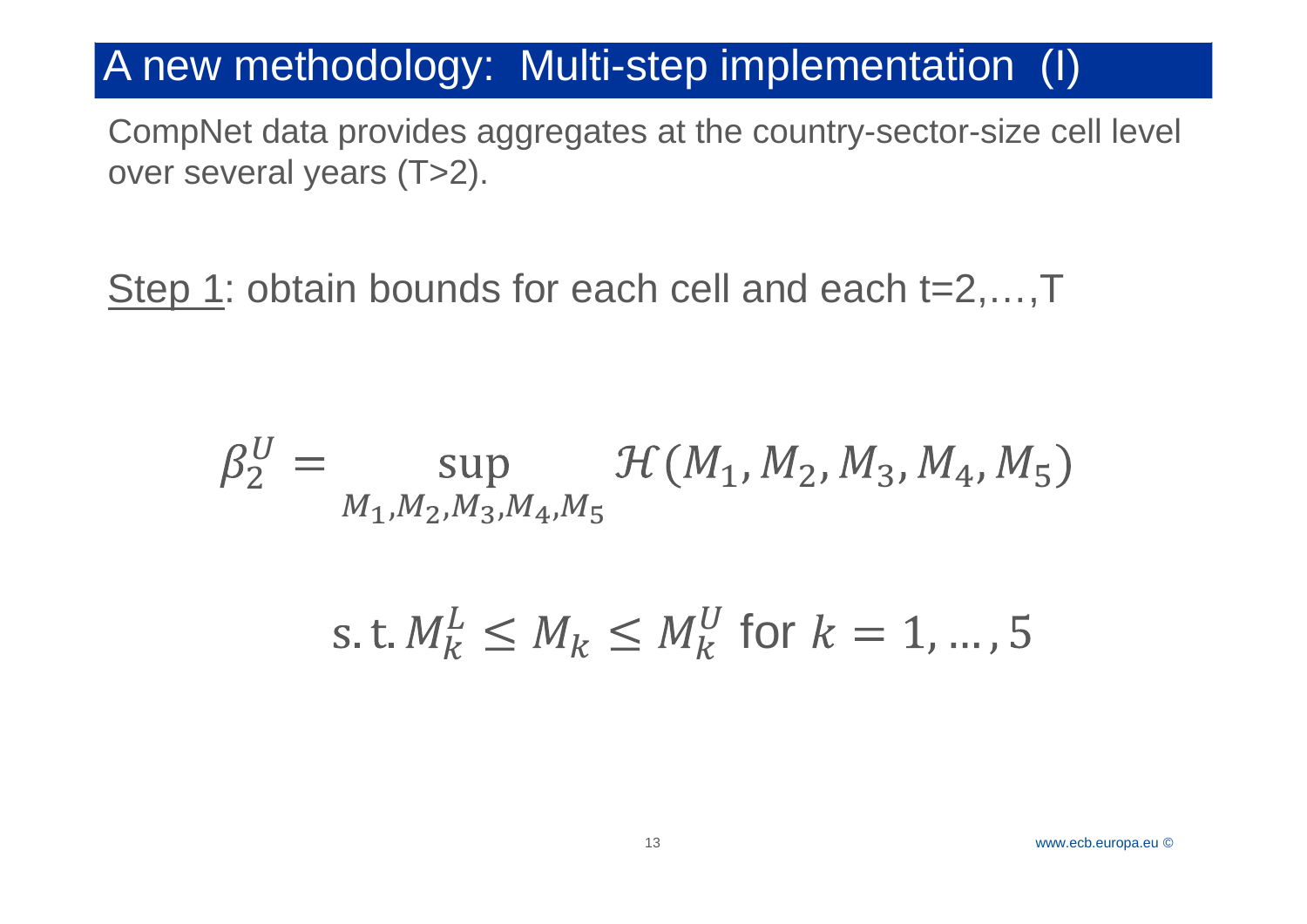## Multi-step implementation (II)

Step 2: for each cell, intersect bounds obtained at each t

$$
Y_{it_2}^D = \beta_1 X_{it_2}^D + \beta_2 X_{it_2}^{2D} + \varepsilon_{it_2} \rightarrow (\beta_2^L)^2 \le \beta_2 \le (\beta_2^U)^2
$$
  
\n
$$
Y_{it_3}^D = \beta_1 X_{it_3}^D + \beta_2 X_{it_3}^{2D} + \varepsilon_{it_3} \rightarrow (\beta_2^L)^3 \le \beta_2 \le (\beta_2^U)^3
$$
  
\n
$$
\dots \longrightarrow \max_{\tau=2,\dots,T} (\beta_2^L)^{\tau} \le \beta_2 \le \min_{\tau=2,\dots,T} (\beta_2^U)^{\tau}
$$

Step 3: intersect bounds obtained for each cell

$$
(\beta_2^L)^c \le \beta_2 \le (\beta_2^U)^c, \ c = 1, \ldots, C
$$

$$
\sum_{c=1,\dots,C} \max(\beta_2^L)^c \le \beta_2 \le \min_{c=1,\dots,C} (\beta_2^U)^c
$$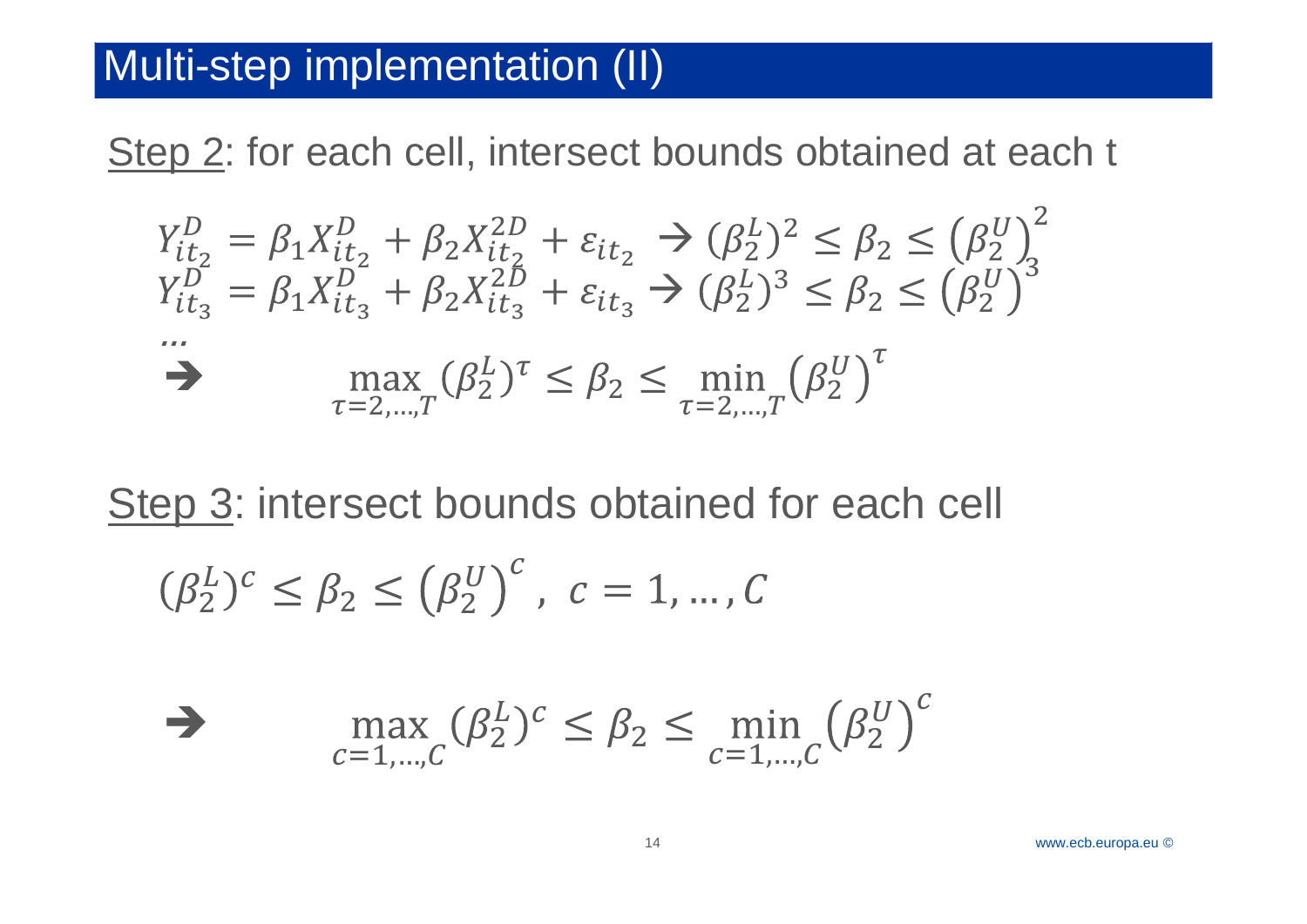## Preliminary results on the bounds (I)

Step 1: obtain bounds for each cell and each t=2,...,T



Densities of both the upper (solid) and lower (dashed) bounds both before 2008 (in blue) and after 2008 (in red):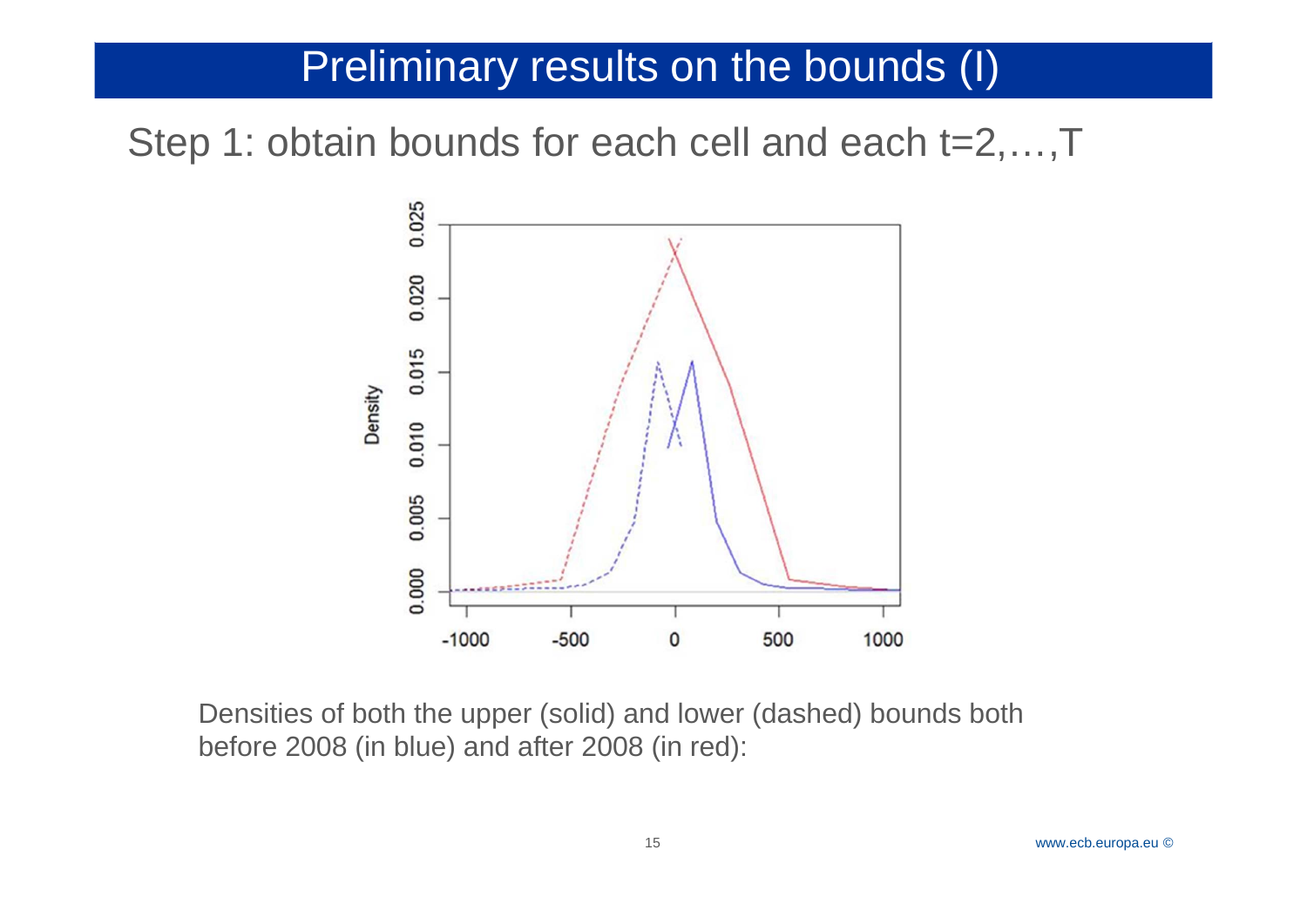## Preliminary results on the bounds (II)

Step 1: obtain bounds for each cell and each t=2,...,T



Densities of both the upper (solid) and lower (dashed) bounds for different countries: Belgium in blue, Germany in red and Italy in grey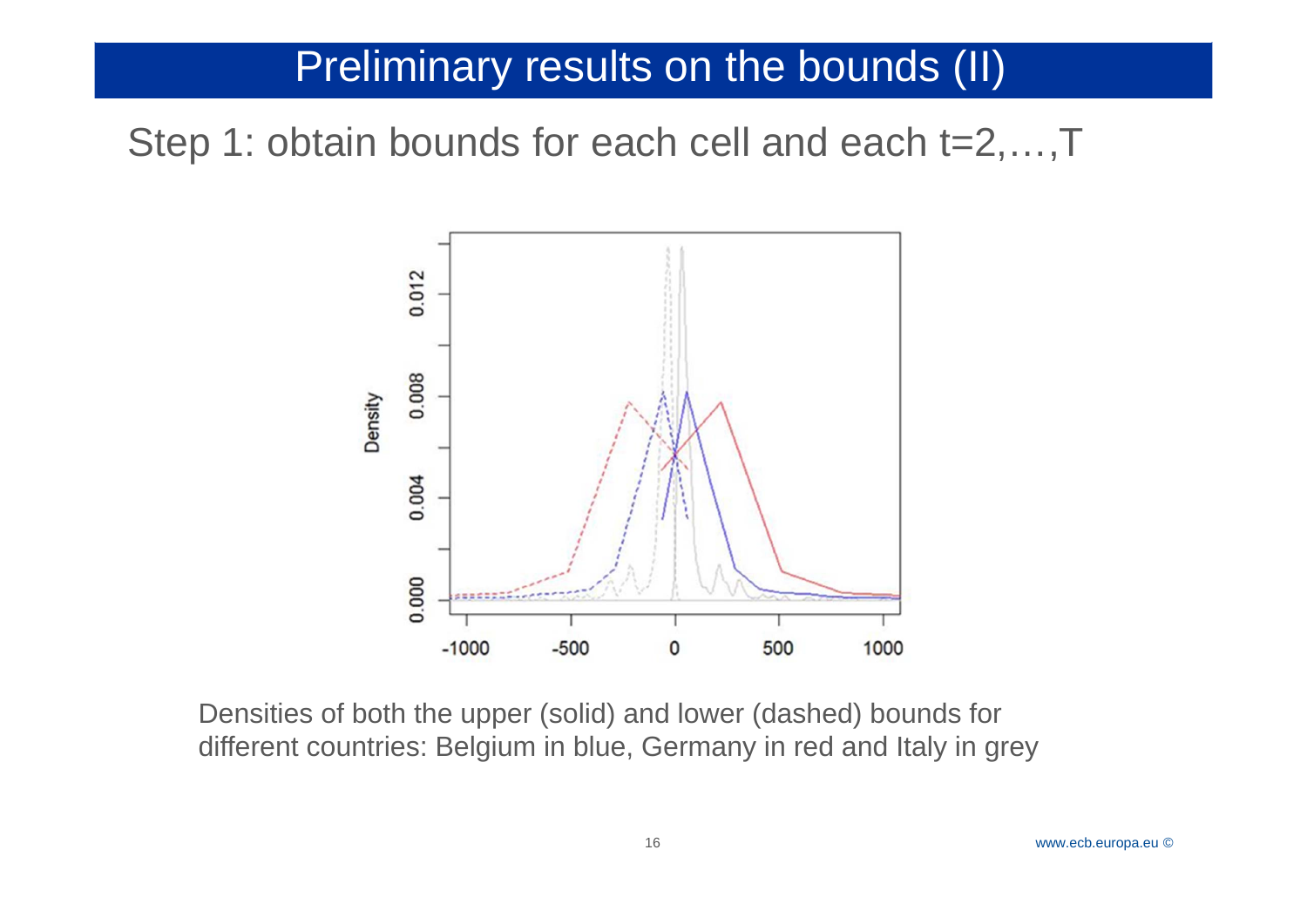### Cha Challenges and next steps

- 1. Estimating the bounds:
- $\checkmark$ done

Confirmation of our intuition for the method:

 $\bullet$  by taking the intersection of the bounds across time and cells, we can sharpen the bounds.

However, for now, the estimated bounds contain zero (the estimated lower bounds are always negative and the estimated upper bounds are always positive).

- 2. Next steps: Inference for the bounds
- Confidence interval: to be done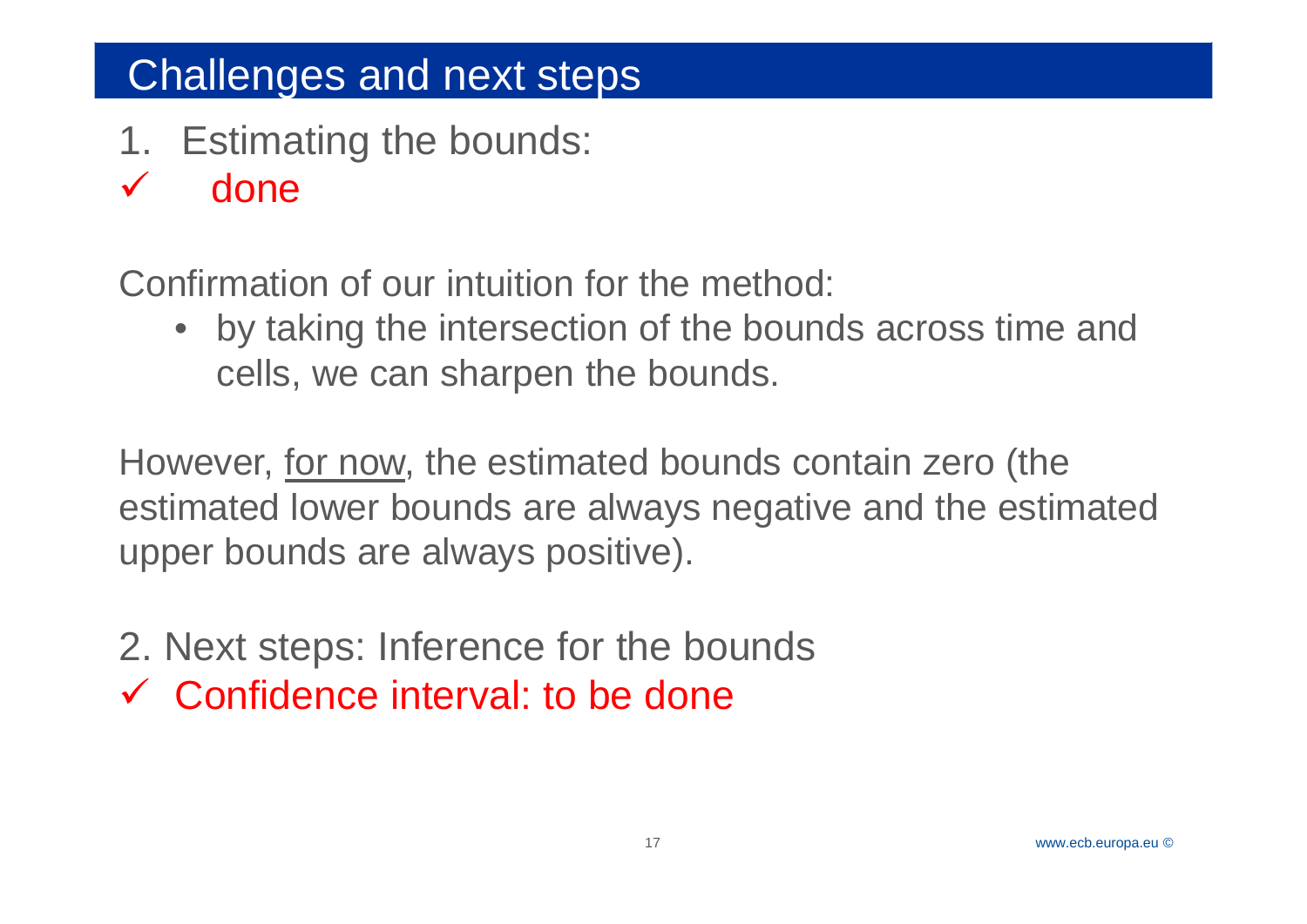## Determinants of corporate investment and role of leverage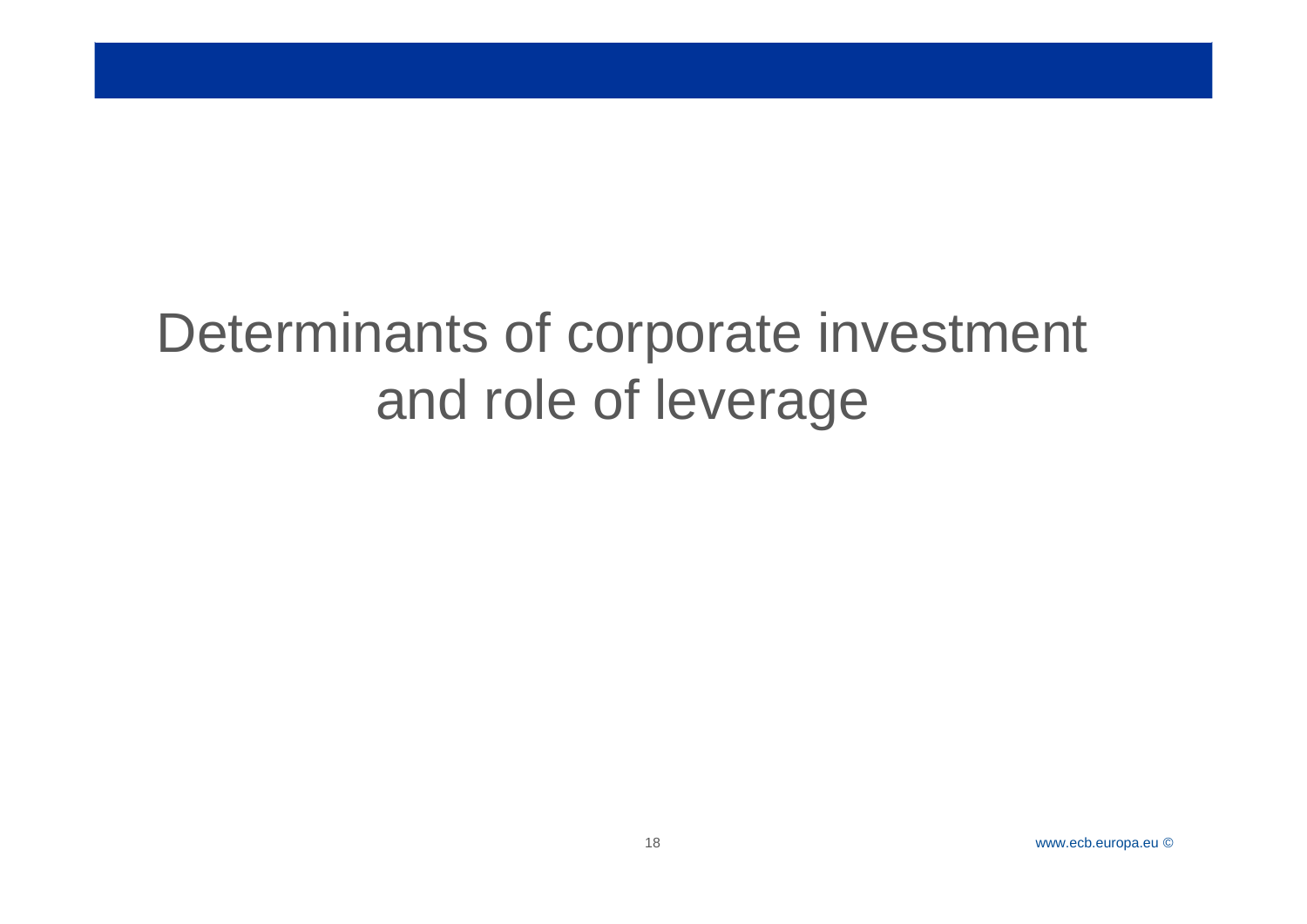### The The 2009 investment collapse

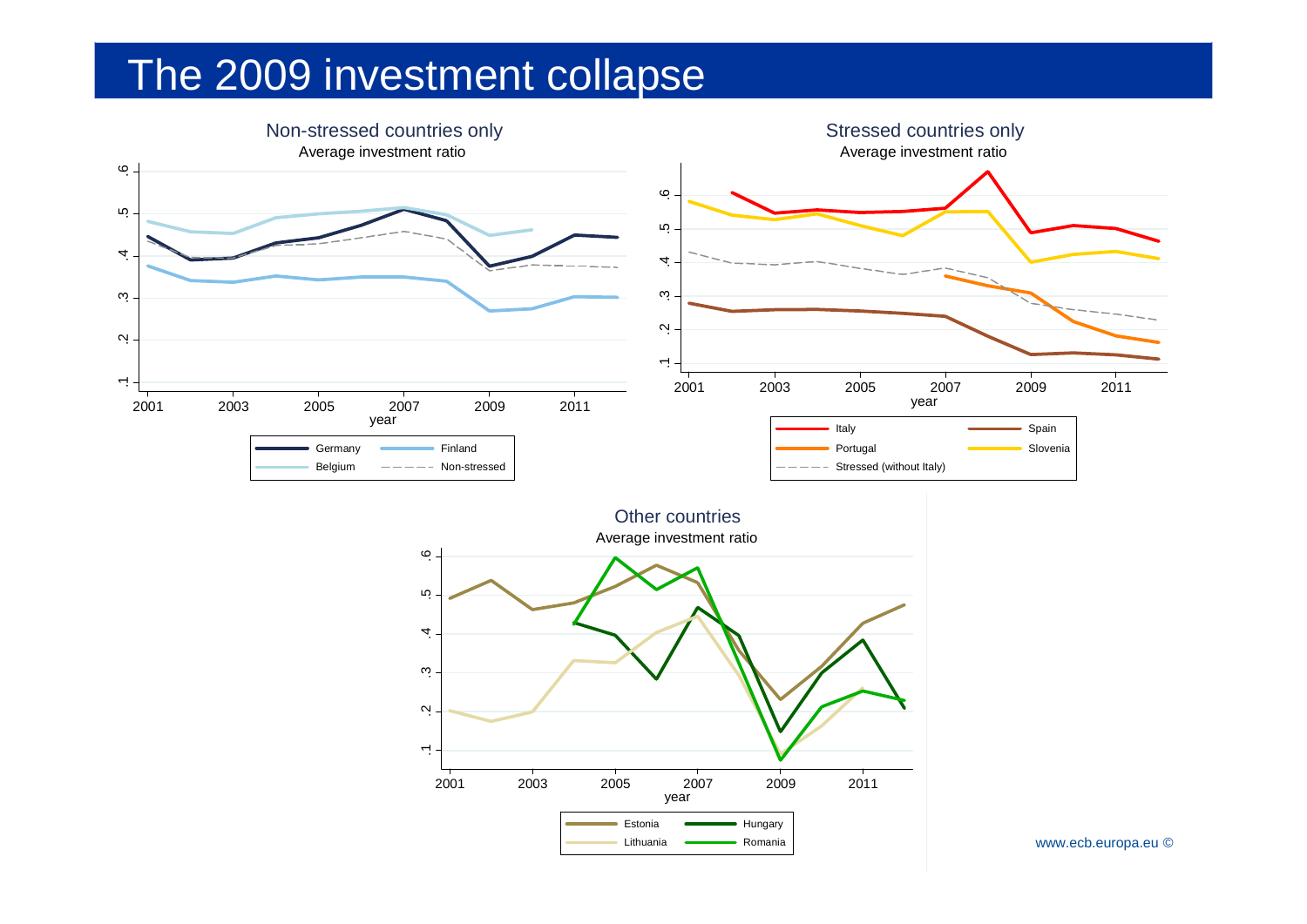### The The 2009 investment collapse



■ 1995-2008 ■ 2009-2012

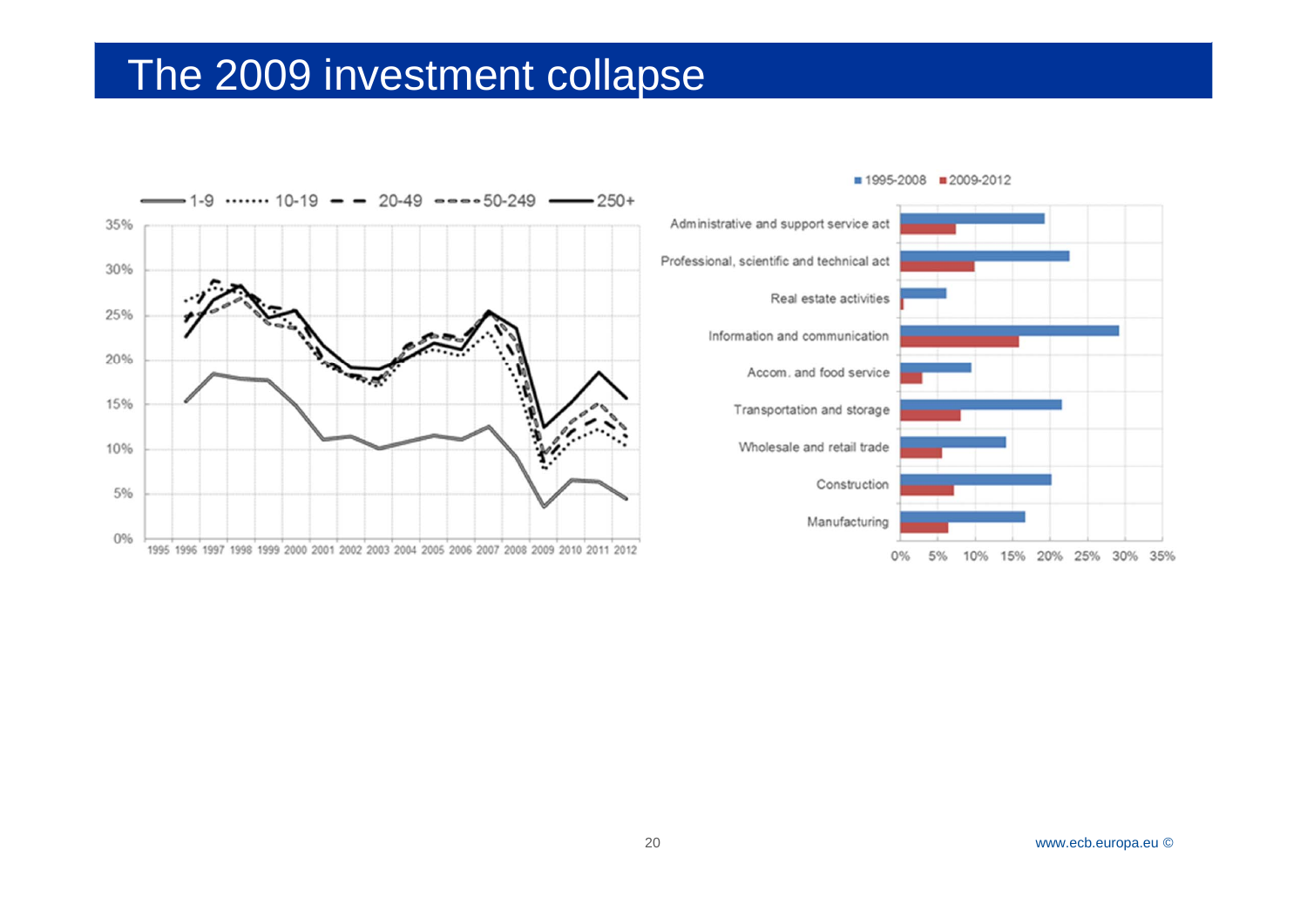### The Theory: fundamental vs. financial determinants

## **With perfect capital markets,**

- $\bullet$ Modigliani-Miller capital-structure irrelevance proposition.
- $\bullet$  Tobin's q theory: present value of future marginal productivity of capital.

## **With capital markets imperfections** (e.g. asymmetric information),

- Internal and external capital are not perfect substitutes.
- Liquidity and strength of balance sheet matter: dependence on external funds, external finance premium, collaterals
- $\bullet$  Empirical literature on investment-cash flow sensitivity since Fazzari *et al*. (1988).

| <b>Fundamental</b> | <b>Financial</b>      |
|--------------------|-----------------------|
| Sales growth       | Liquidity<br>Leverage |
| Cash flow          |                       |

21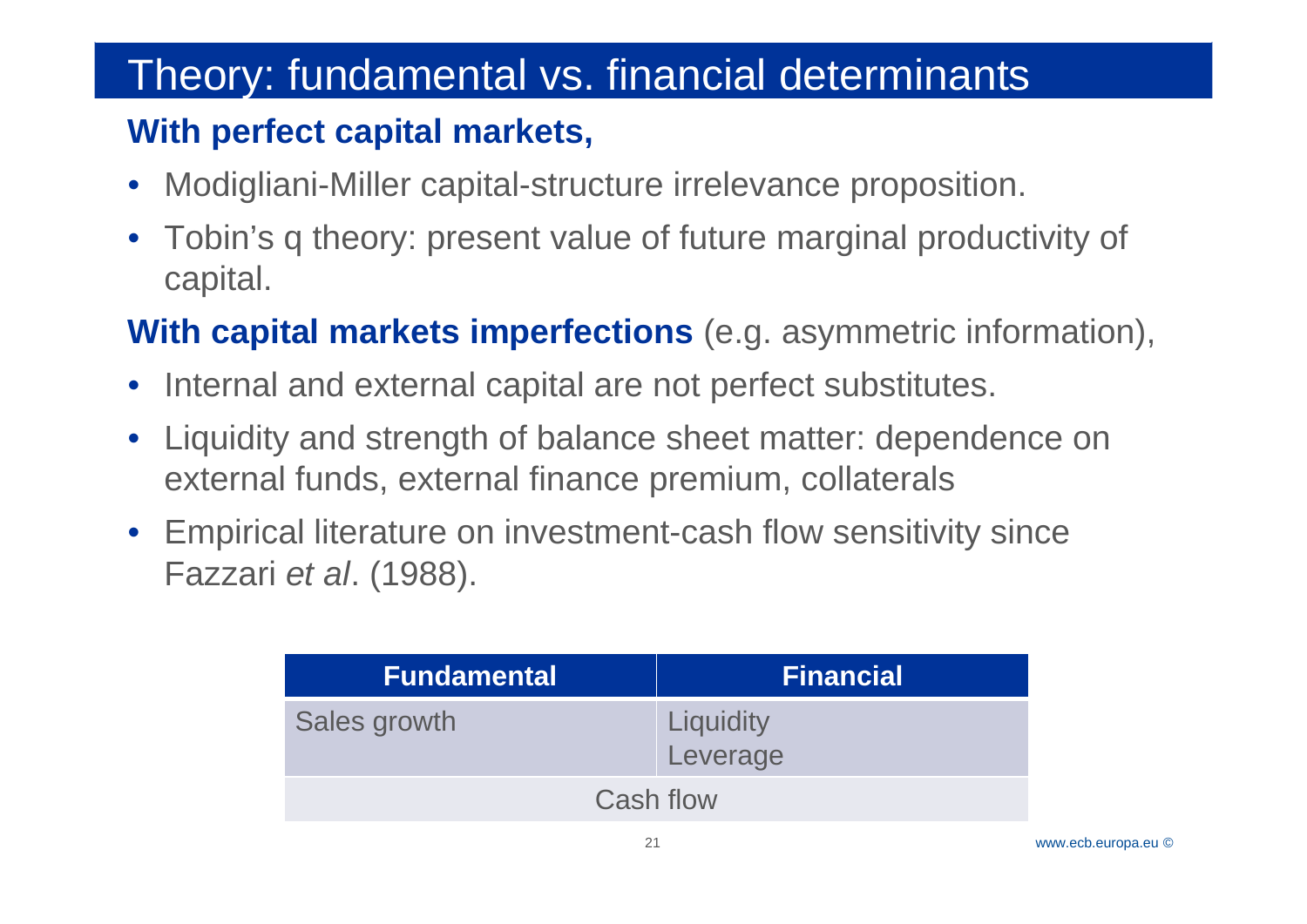### Sner Specific role of leverage

**Financial accelerator** (Bernanke-Gertler,1989) :

- Greater access to bank credit/ diversification of funding options
	- *boost productivity levels/reduction macro volatility*
- Excess indebtdeness can more than offset benefits
	- *raise corporate vulnerabilities/ amplify firms' sensitivity to income and interest shocks.*

## • **Important asymmetric effects between investment decisions and balance sheet positions**

- *(Cecchetti, Mohanty and Zampolli, 2010, Coricelli et al., 2010, Buca and Vermeulen, 2013, Goretti and Souto, 2013, Ferrando, Marchica and Mura, 2014, SIR 2015)*
- **Firms' high leverage is legacy of pre-crisis period** *(SIR 2013,*

*Kalemli- Ozcan, Laeven and Moreno, 2015)*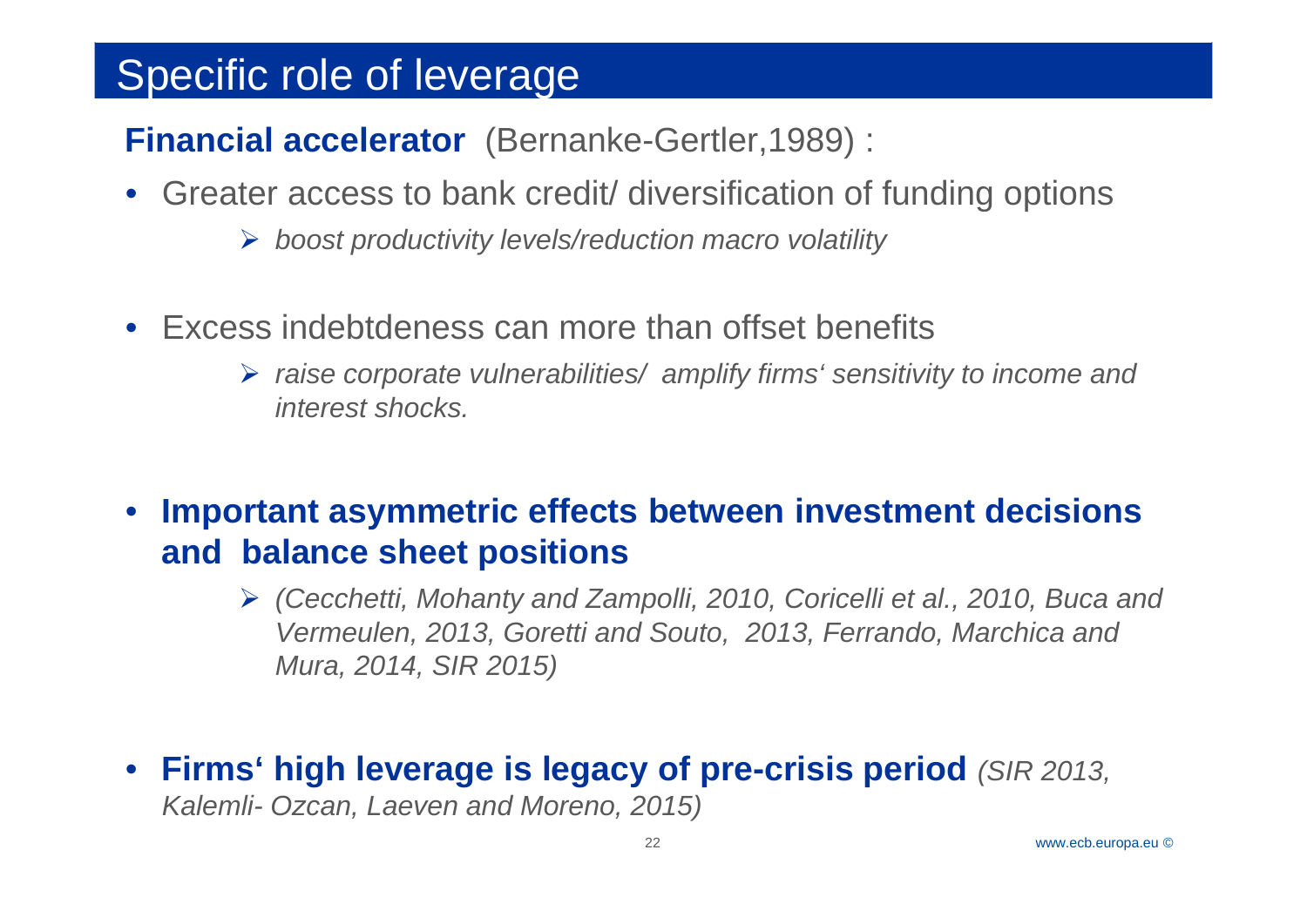### $|$  eve Leverage across firm size and sectors



#### ■ 1995-2008 ■ 2009-2012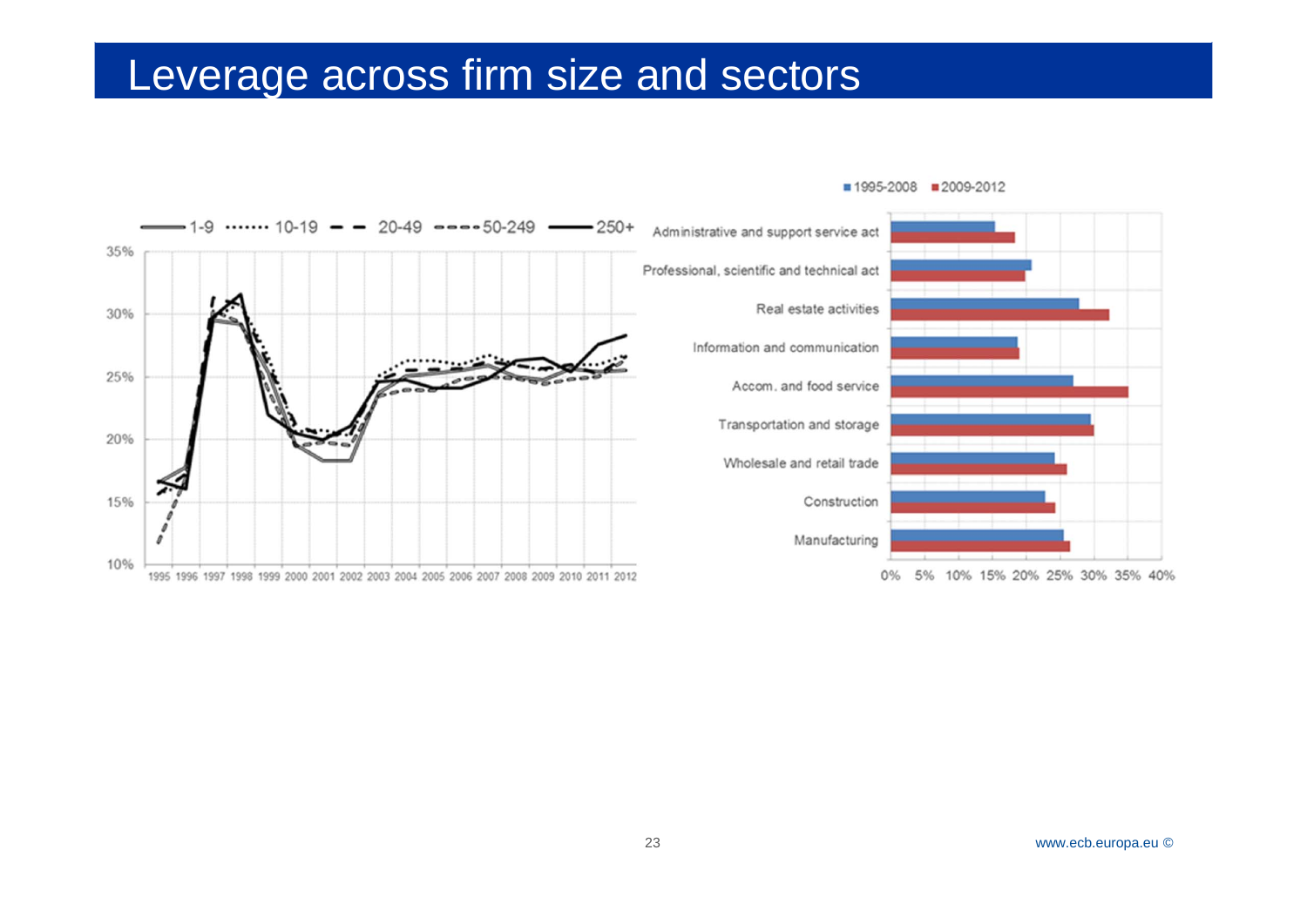### Analysis of Investment determinants in the financial module

 $IK_{ct} = \beta_1 IK_{ct-1} + \beta_{21} SG_{ct} + \beta_{22} SG_{ct}$ x $1\{t \geq 2009\} + \beta_{31} CFK_{ct-1} +$  $\beta_{32}CFK_{ct-1}$ x 1 $\{t \geq 2009\} + \beta_{41}Lev_{ct-1} + \beta_{42}Lev_{ct-1}$ x 1 $\{t \geq 2009\} +$  $\bar{\mu}$  $\overline{c}$  +  $\overline{v}_{ct}$  $\frac{1}{117}$  $(A)$ 

|                                   | (A)      | (B)          |
|-----------------------------------|----------|--------------|
| $IK_{it-1}$                       | 0.0148   | $0.148*$     |
| $SG_{it}$                         | $0.211*$ | $0.292**$    |
| $SG_{it}$ x 1{t ≥ 2009}           | $-0.109$ | $-0.134$     |
| $CFK_{it-1}$                      | 1.354*   | 0.833        |
| $CFK_{it-1}$ x 1{t $\geq$ 2009}   | 0.0546   | $-1.691***$  |
| $Lev_{it-1}$                      | $-0.236$ | 2.394**      |
| $Lev_{it-1}$ x 1{t $\geq$ 2009}   | $-0.132$ | 1.873***     |
| $Lev_{it-1}^2$                    |          | $-0.0482**$  |
| $Lev_{it-1}^2$ x 1{t $\geq$ 2009} |          | $-0.0489***$ |
| <b>Observations</b>               | 1,049    | 1,049        |
| Number of cells                   | 157      | 157          |
| Number of instruments             | 35       | 39           |
| $AR2(p-value)$                    | 0.878    | 0.579        |
| $H-test(p-value)$                 | 0.0182   | 0.953        |

www.ecb.europa.eu © 24 Cell-based model for 4 countries (BE, DE, ES and IT) over the 2000-2012 period, 9 macro-sectors and 5 size classes.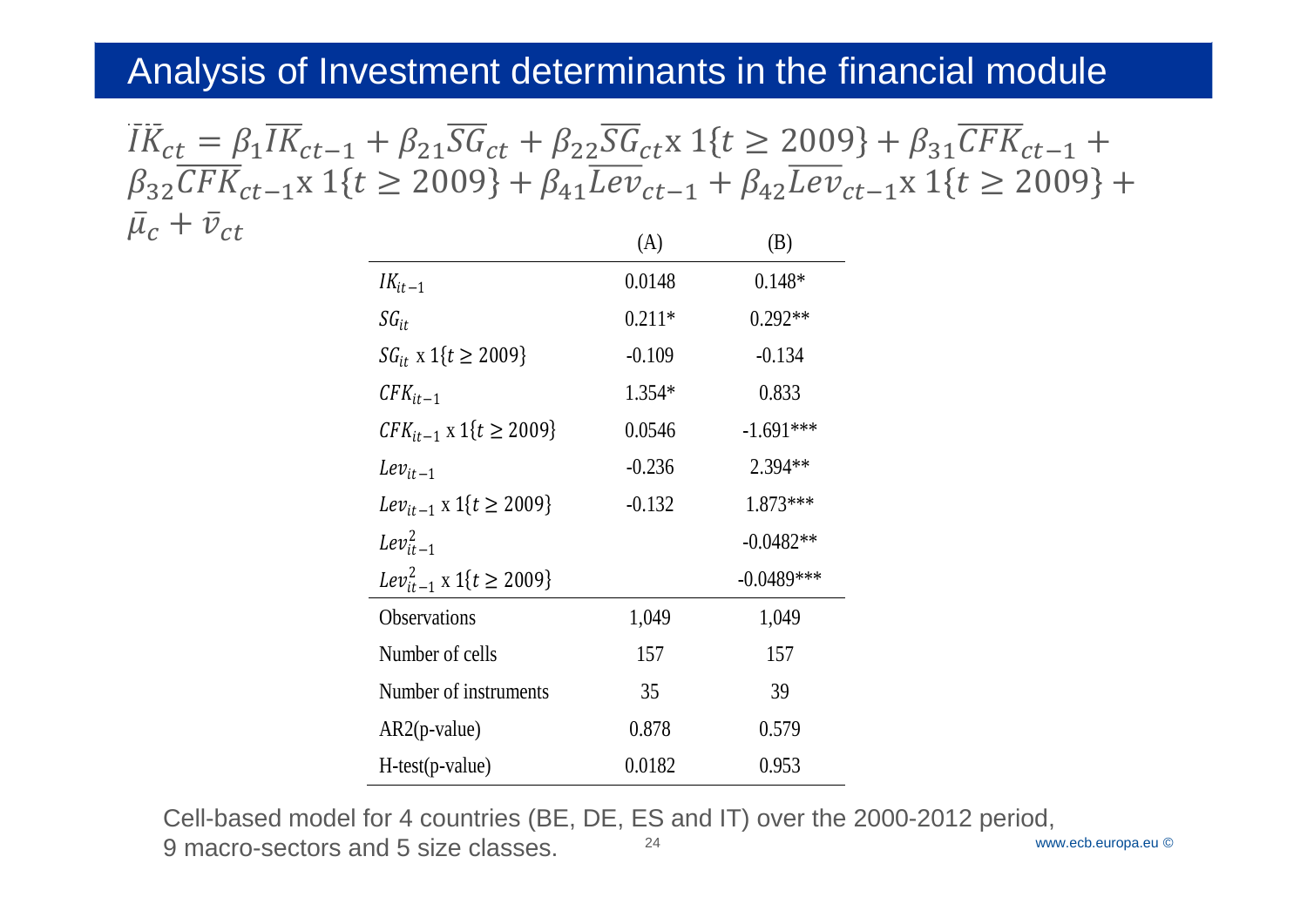## Conclusions

- Non-linearities at the firm level imply that the aggregate relationship differ from the individual relationship evaluated at the average.
- Points identified if all moments are known but this information is partly missing in micro-aggregated databases like CompNet
- **Partial identification** is the best we can do.
- **New methodology** to find bounds for  $E(Y_{it_2}X_{it_2})$  using information on  $F_{Y_{t_2}}$  and  $F_{X_{t_2}}$ :
	- 1. We apply interpolation techniques using percentiles of the distribution available in CompNet
	- 2. We apply precision-correction techniques to control for sampling errors
- **We believe there is need to obtain more precision in the relationship between investment and leverage**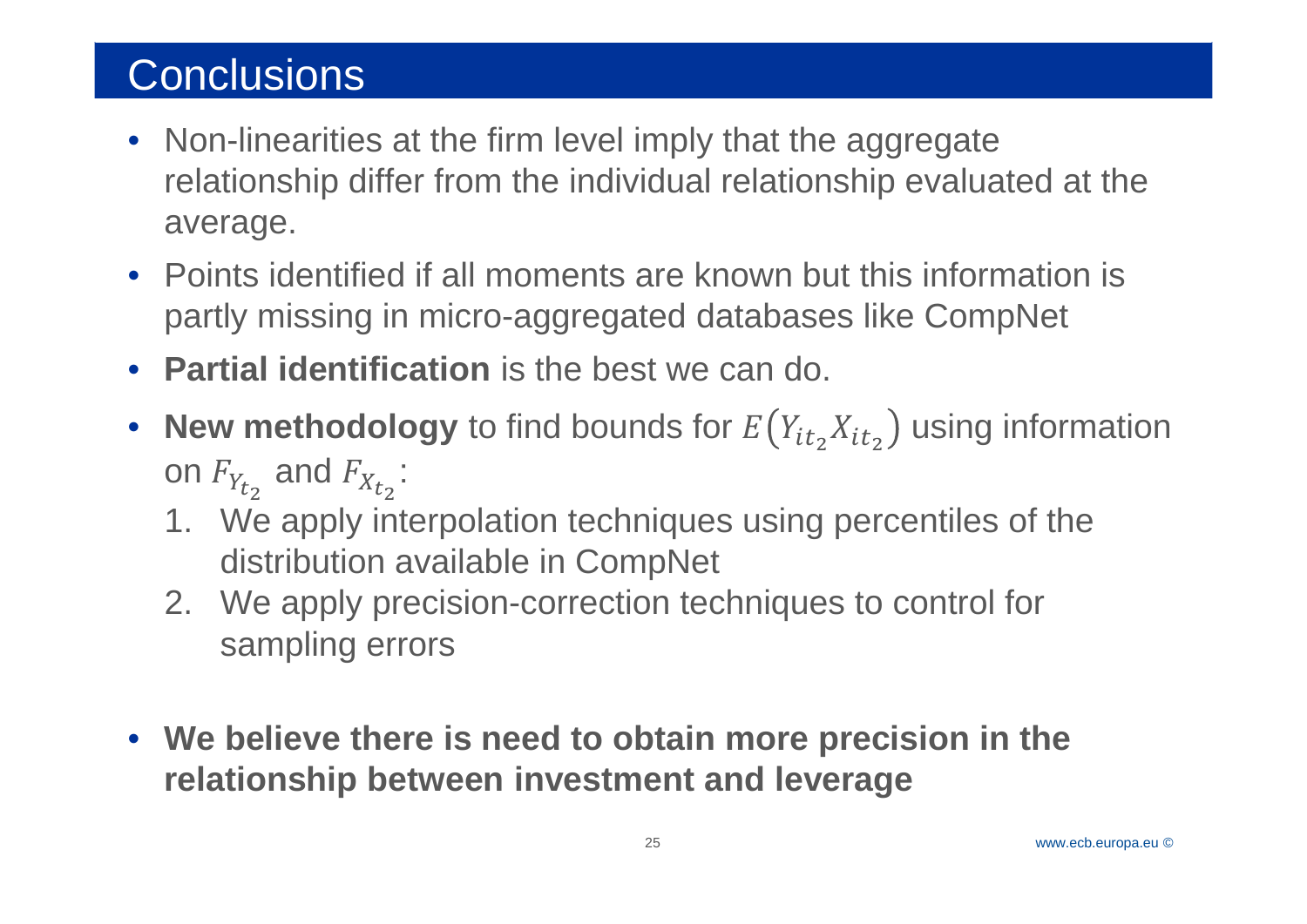# Thank you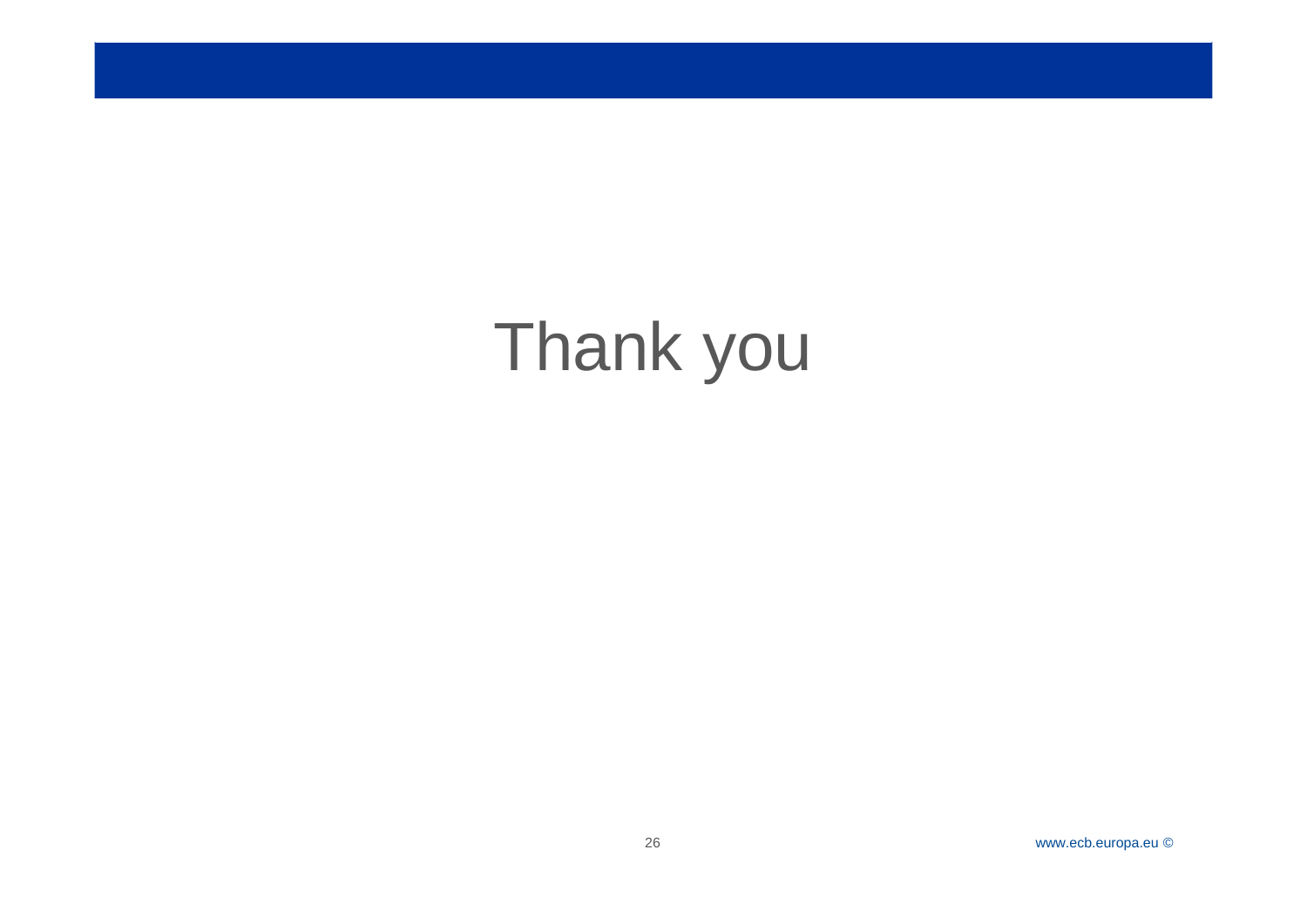### Fxnl Explanatory variables: cash flow



#### ■ 1995-2008 ■ 2009-2012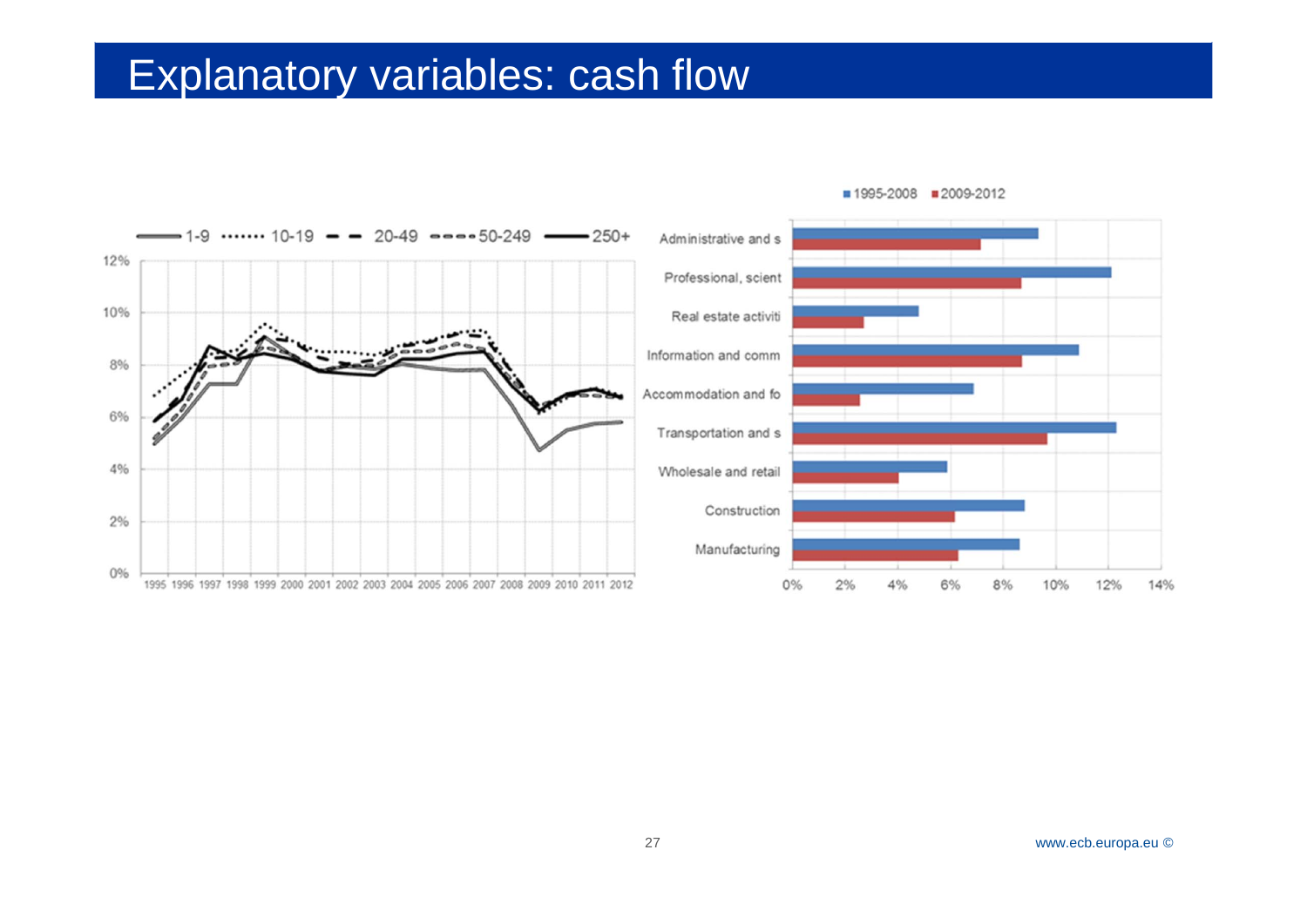### Fxnl Explanatory variables: sales growth



#### ■ 1995-2008 ■ 2009-2012

 $\triangleright$  Sales growth falls in 2009 and 2012.